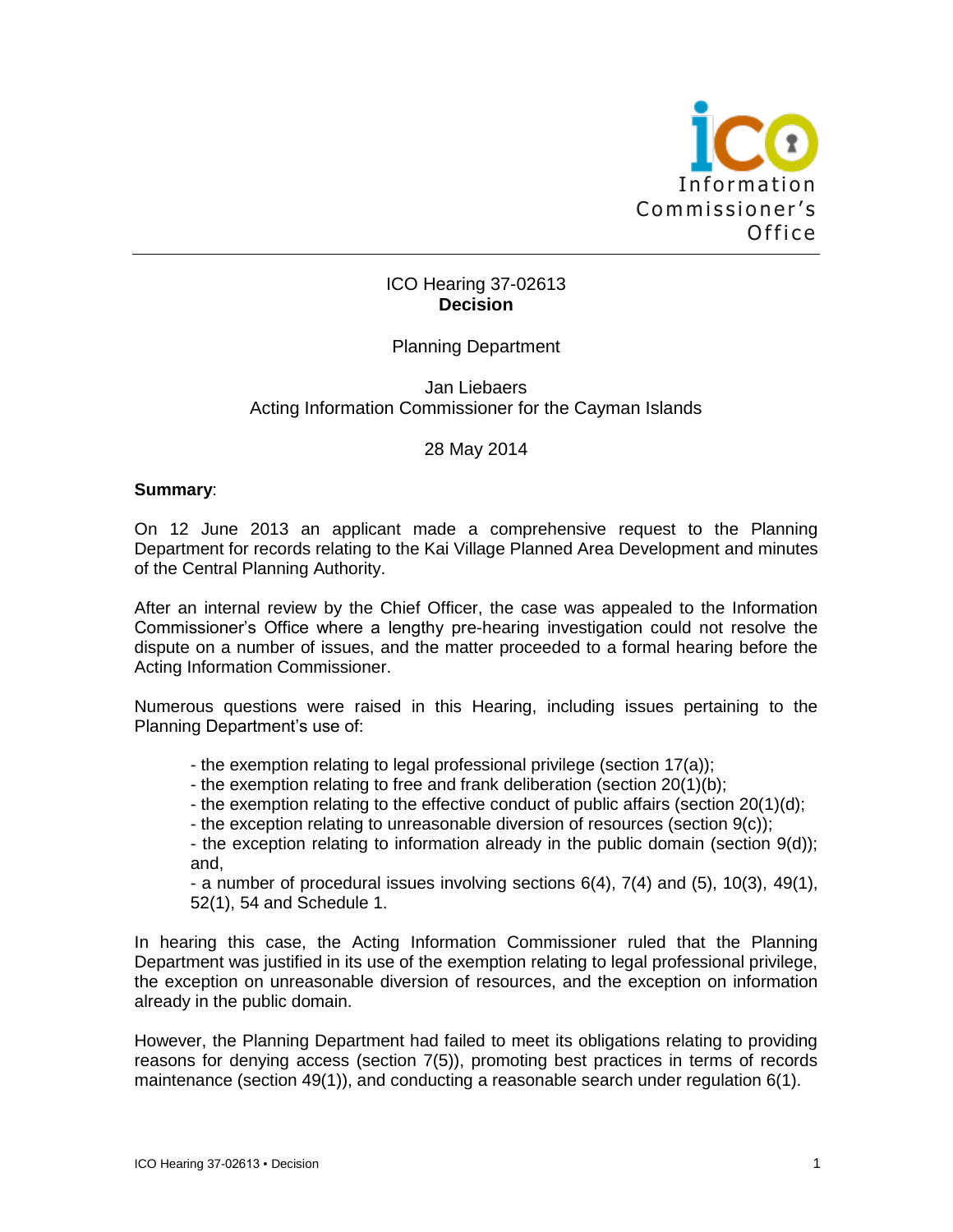The Department rectified most of these failures before this Decision was issued, by disclosing the responsive records relating to the proposed development.

The Acting Information Commissioner recommended that the Planning Department contact the Cayman Islands National Archive in order to prepare for applying the record keeping standards and tools required under the *National Archive and Public Records Law (2010 Revision).*

# **Statutes<sup>1</sup> Considered:**

*Development and Planning Law (2011 Revision) Development and Planning Regulations (2013 Revision) Freedom of Information Law, 2007 Freedom of Information (General) Regulations, 2008 Interpretation Law (1995 Revision) National Archive and Public Records Law (2010 Revision)*

# **Contents:**

l

<sup>1</sup> In this decision all references to sections are to sections under *the Freedom of Information Law, 2007*, and all references to regulations are to the *Freedom of Information (General) Regulations 2008*, unless otherwise specified. Where several laws are being discussed in the same passages, all relevant legislation has been indicated.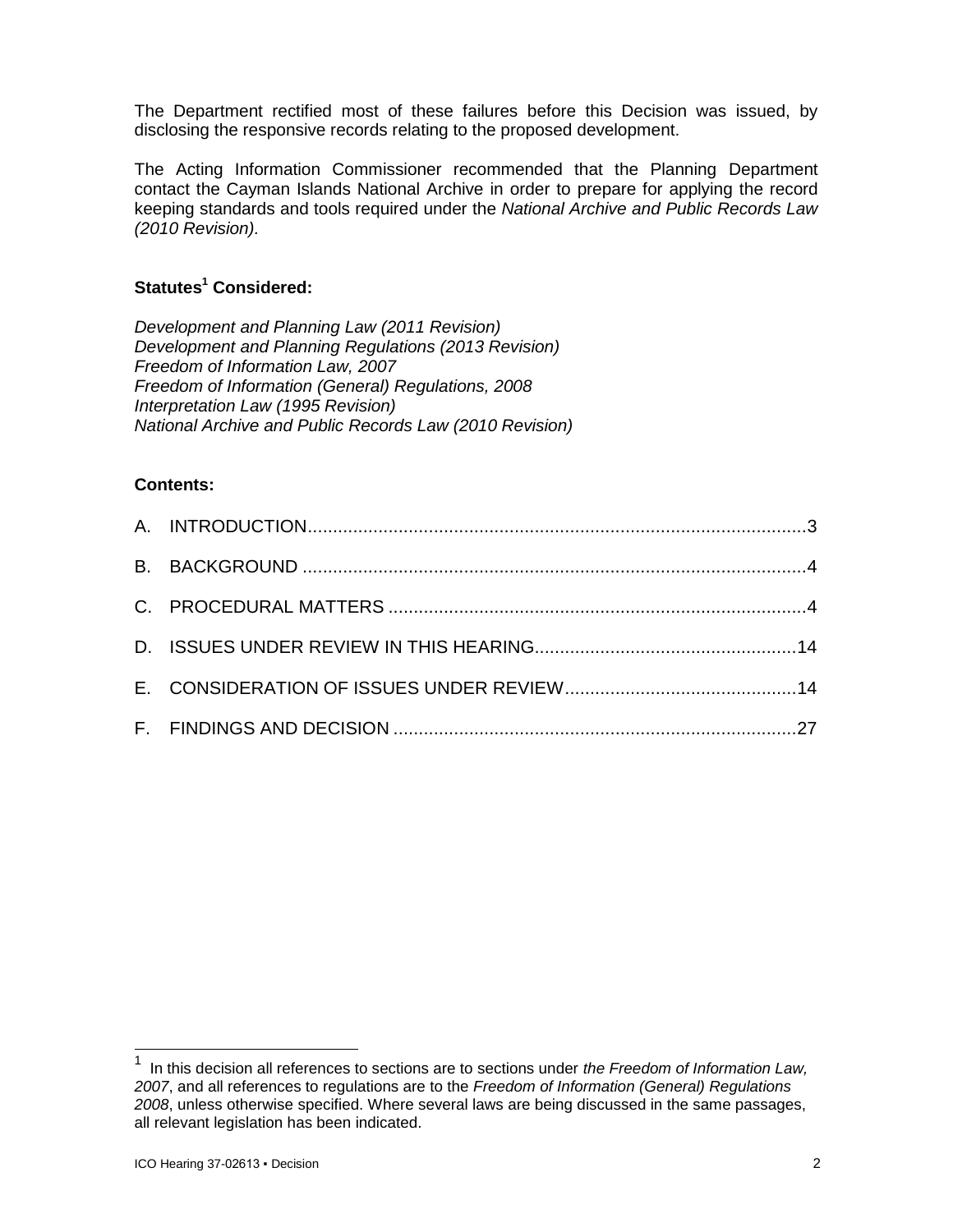# **A. INTRODUCTION**

- [1] The application for the Kai Village Planned Area Development (KVPAD) in Cayman Kai, and the subsequent consultation in accordance with the *Development and Planning Law (2011 Revision)* (DPL) and *Development and Planning Regulations (2013 Revision)* (DPR) elicited a great deal of interest from the public. Some 40 requests for access to related records were made to the Planning Department (the Department) under the *Freedom of Information Law, 2007* (FOI Law), three of which proceeded to an appeal and formal hearing. The present Decision addresses the first of these three hearings.
- [2] The Applicant made a comprehensive request in two parts on 12 June 2013, for:

*… any and all records held by the CPA, relating to or touching upon the KVPAD application, and in addition all records relating to or touching upon:*

- *1. all policies and procedures of the Planning Department and/or CPA (whether published or not) applicable to the KVPAD application (if these are available online please direct me to them so as to avoid any unnecessary paperwork);*
- *2. the absence of any obligation to consider restrictive covenants;*
- *3. service of notice being effected on the date of registration of mail utilizing addresses obtained from the Land Register;*
- *4. deemed service of notice by registered mail not being rebuttable as provided by section 53 of the Interpretation Law (1995);*
- *5. all prior decisions in which the CPA has accepted that the presumption of service arising in relation to the registration of a notice letter may be rebutted by evidence to the contrary as specified in s. 53 of the interpretation Law (1995);*
- *6. all prior decisions in which the CPA has found service of any notice to be defective;*
- *7. all other matters touching upon the adjudication of this KVPAD application*
- [3] The Department responded on 26 June, and the Applicant requested an internal review on 17 July, which was conducted on 26 July. An appeal was requested on 8 August and accepted by the ICO on 14 August 2013. The matter could not be resolved informally and proceed to a formal hearing before the Acting Information Commissioner.
- [4] Numerous questions were raised in this Hearing, including issues pertaining to the Planning Department's use of:
	- the exemption relating to legal professional privilege (section 17(a));
	- the exemption relating to free and frank deliberation (section 20(1)(b);
	- the exemption relating to the effective conduct of public affairs (section 20(1)(d);
	- the exception relating to unreasonable diversion of resources (section 9(c));

- the exception relating to information already in the public domain (section 9(d)); and,

- a number of procedural issues involving sections 6(4), 7(4) and (5), 10(3), 49(1), 52(1), 54 and Schedule 1.

[5] This case is somewhat unusual in a number of ways. The Applicant raised the appeal because they disagree with the non-disclosure of specific records, but also sought an answer to certain hypothetical questions in principle.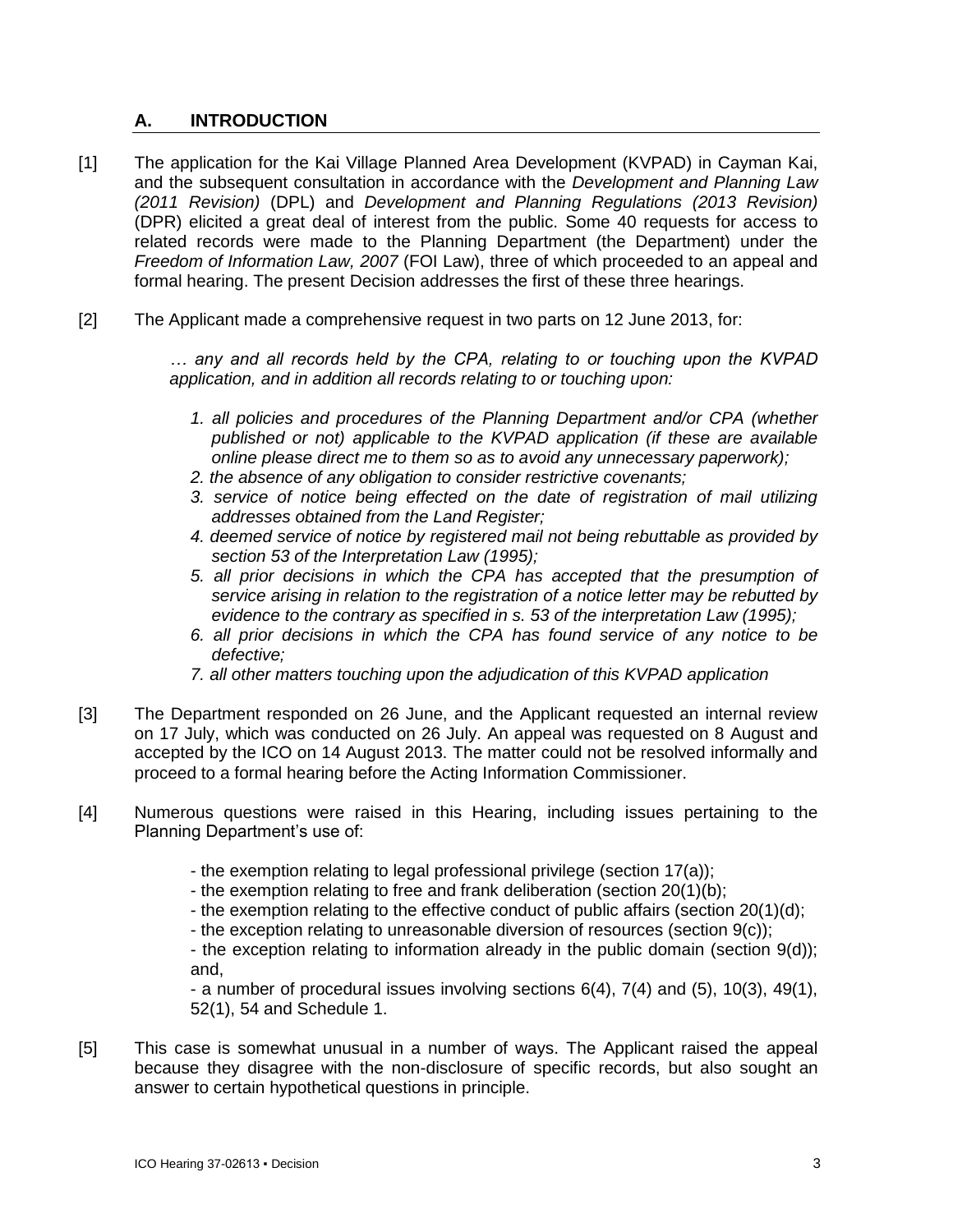[6] This case is also unusual because the Department placed a great number of records on their website during the appeal, and released additional records right up to the point when this Hearing commenced.

# **B. BACKGROUND**

[7] The Department's functions are summarized in its mission statement:

*To ensure that all development applications are processed efficiently, courteously, unbiased and in accordance with the development plans and associated legislation so that the physical development of the Islands is aesthetically pleasing, environmentally friendly, sustainable, technically sound, promotes a strong economy, and provides an unparalleled quality of life for existing and for future generations.*

- [8] The Department is comprised of four divisions: Current Planning, Building Control, Policy Development, and Administration.
- [9] The Current Planning section (CP) is responsible primarily for processing development applications for presentation to the Central Planning Authority (CPA) on Grand Cayman and the Development Control Board (DCB) on the Sister Islands.

# **C. PROCEDURAL MATTERS**

[10] In the course of the appeal and Hearing, questions were raised by the Applicant regarding several duties prescribed under the FOI Law and their applicability to the request. To the extent that these are separate from the issues discussed in the main body of this Decision, I am dealing with these questions as procedural issues here. In addition, I have raised a number of procedural issues myself.

### *a. Did the Department meet its obligations under section 4?*

- [11] The Applicant raised this question in the context of the release of information by the Department in accordance with the provisions of the DPL and DPR in relation to the proposed KVPAD. The Applicant contends that the Department failed to conform to the objectives of the FOI Law, as defined in section 4(c), stating that the Applicant was disenfranchised because access was not provided in a manner that facilitates public participation in decision making.
- [12] Section 4 outlines the general objectives of the FOI Law:

*4. The objects of this Law are to reinforce and give further effect to certain fundamental principles underlying the system of constitutional democracy, namely-*

*(a) governmental accountability;*

- *(b) transparency; and*
- *(c) public participation in national decision-making,*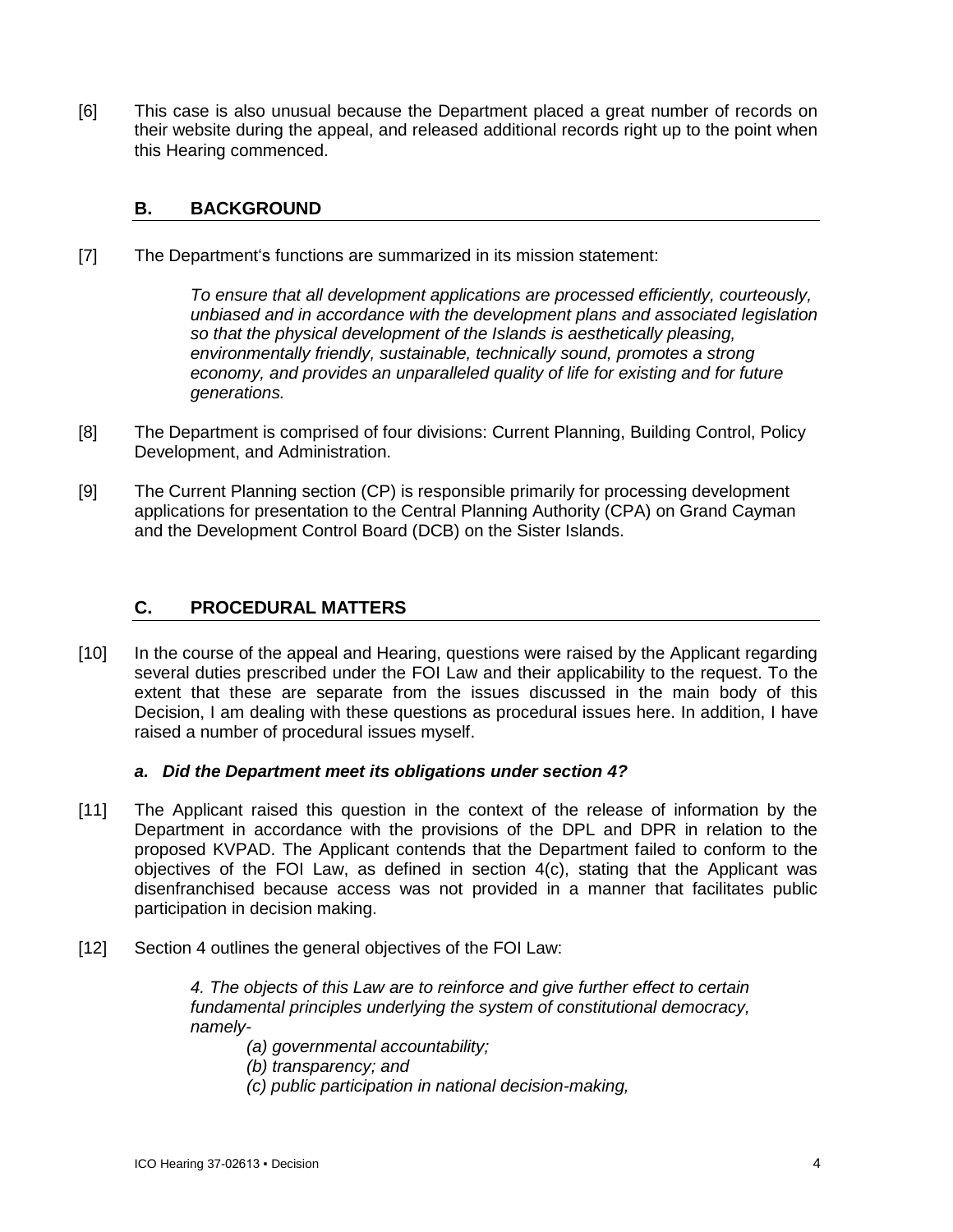*by granting to the public a general right of access to records held by public authorities, subject to exemptions which balance that right against the public interest in exempting from disclosure governmental, commercial or personal information.*

- [13] The Applicant seeks to raise the point that section 4(c) was breached because public participation was impeded due to the Department's delay in making electronic copies of the relevant records available. The Applicant states that proper access to the necessary records was not given until 30 September 2013, which was well after the deadline for written objections to the proposed development to the CPA of 2 July 2013.
- [14] To the extent that this question pertains to the timeliness of the Department's response to the FOI request under section 7(4) I will discuss it further below. I have also discussed the apparent conflict between the DPL and FOI timelines further below.
- [15] Section 4 is a broad statement about the rationale for, and objectives of the FOI Law and the general right of access provided under it. It lists public participation as one of the principles the FOI Law is intended "to reinforce and give further effect to". Section 4 assists in the interpretation of the other provisions of the FOI Law, particularly where the intention of a provision may be unclear.
- [16] However, section 4 is not prescriptive or enforceable, and cannot be interpreted as imposing an obligation on Government, for instance, to actively seek public participation in any particular decision it is preparing to make. Elsewhere in the FOI Law there are clear prescriptive and enforceable obligations which, for instance, oblige public authorities to disclose records under certain conditions and within defined parameters, and balanced against exemptions that may apply.
- [17] **Therefore, I disagree with the Applicant's interpretation of section 4 as imposing an obligation on the Department, and no corrective steps need to be taken in this regard.**

# *b. Did the Department meet its obligations under subsection 7(4)?*

[18] Section 7(4) states:

*(4) A public authority shall respond to an application as soon as practicable but not later than-*

*(a) thirty calendar days after the date of receipt of the application; or*

*(b) in the case of an application transferred to it by another authority pursuant to section 8, thirty calendar days after the date of the receipt by that authority,*

*so, however, that an authority may, for good cause, extend the period of thirty calendar days for a further period, not exceeding one period of thirty calendar days, in any case where there is reasonable cause for such extension.*

[19] The request was not transferred by another public authority, and subsection 7(4)(b) therefore is not engaged.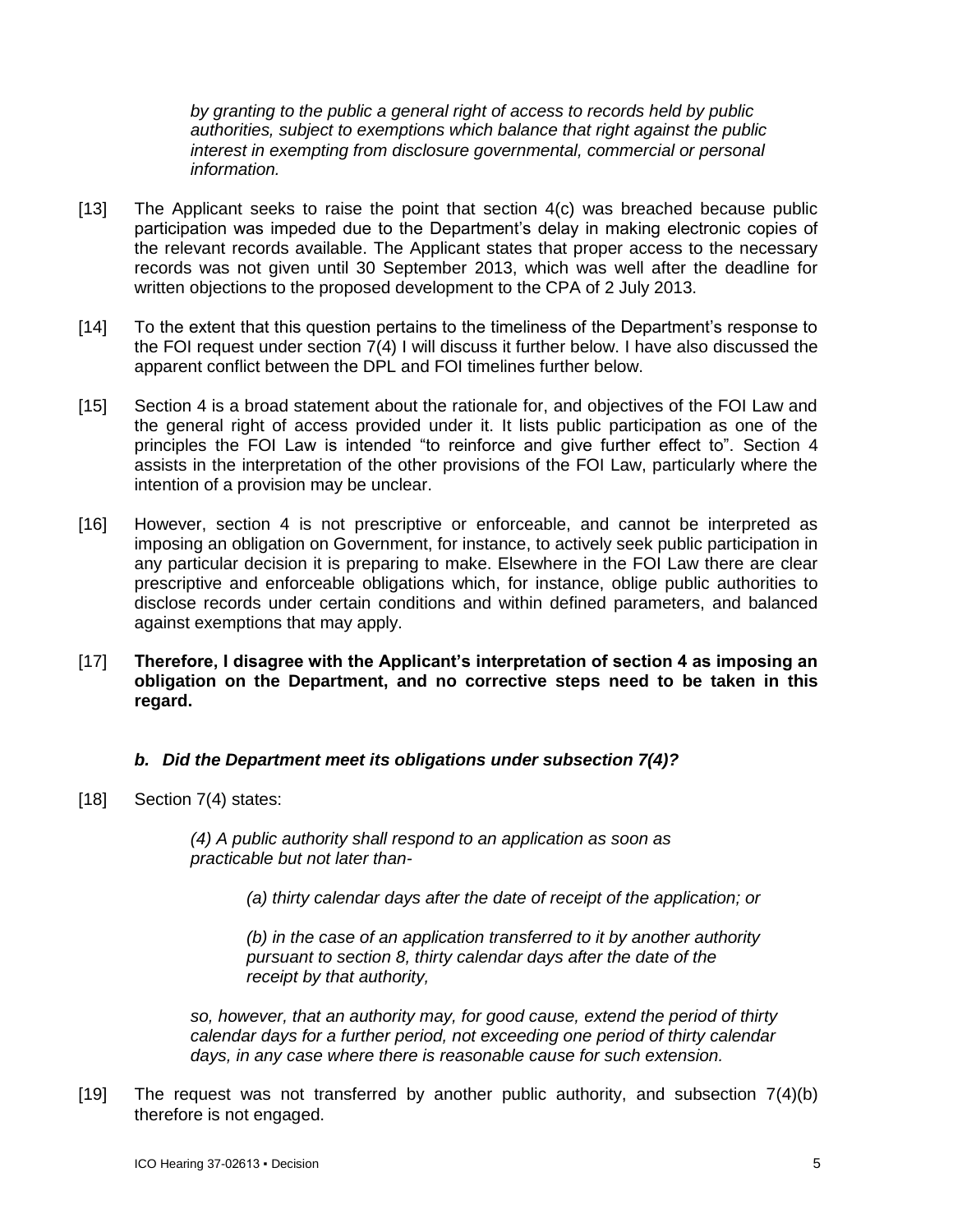[20] The Applicant made the request on 12 June 2013, and received a response from the Department on 26 June 2013 which explained the Applicant's options for internal review and appeal. An internal review was requested on 17 July, and the Chief Officer confirmed the initial decision of the Information Manager (IM) on 26 July 2013, after which the case was appealed to the Information Commissioner.

### [21] **Therefore, the Department has met its obligation under section 7(4) to respond within the statutory period of 30 calendar days.**

# *c. Did the IM make reasonable efforts to locate records responsive to the request as required by regulation 6(1)?*

[22] Regulation 6 mandates the following:

*6. (1) An information manager shall make reasonable efforts to locate a record that is the subject of an application for access.*

- [23] As the appeal went on the IM continued to discover additional records, and disclosed them, even as the preparations for this Hearing were being finalized. This lead to a great deal of confusion, and complicated the scope of the Hearing, not least because the submissions were being written while records were still being disclosed.
- [24] The Department's own submission lists numerous occasions when further records were released between October 2013 and February 2014, and its reply submission states categorically that all KVPAD records requested in 12th June 2013 have been supplied to the applicant and that none of these records [except for the records that are claimed to be legally privileged] are currently in dispute.
- [25] Consequently, it is clear that the initial search was not conducted as comprehensively as it should have been, since it took several more months to find and disclose additional responsive records. However, I am satisfied that a thorough search has eventually been conducted.
- [26] **Therefore, I do not consider that the IM made reasonable efforts to locate all records that were subject to the application for access at the time of the initial decision, as required under regulation 6(1). However, through the disclosure of further records, this specific failure has now been satisfactorily addressed, and no further corrective steps are required.**

### Perceived conflicting timelines:

[27] The Applicant perceives a conflict between the 21 days granted for raising an objection to a planning application under the DPR, and the 30-day timeline of the initial FOI process. In his view it is unfair to force qualified individuals (i.e. those who have received a notice under the DPL/DPR) to use the FOI Law in order to complement the Department's own, limited disclosure of information, since under the differing time lines certain essential records may not be disclosed (under FOI) until several days after the deadline for objections has passed (under the DPR and DPL). This is not taking into account further delays due to a possible internal review and appeal under the FOI Law. The Applicant believes this raises questions of administrative fairness in respect of the planning appeal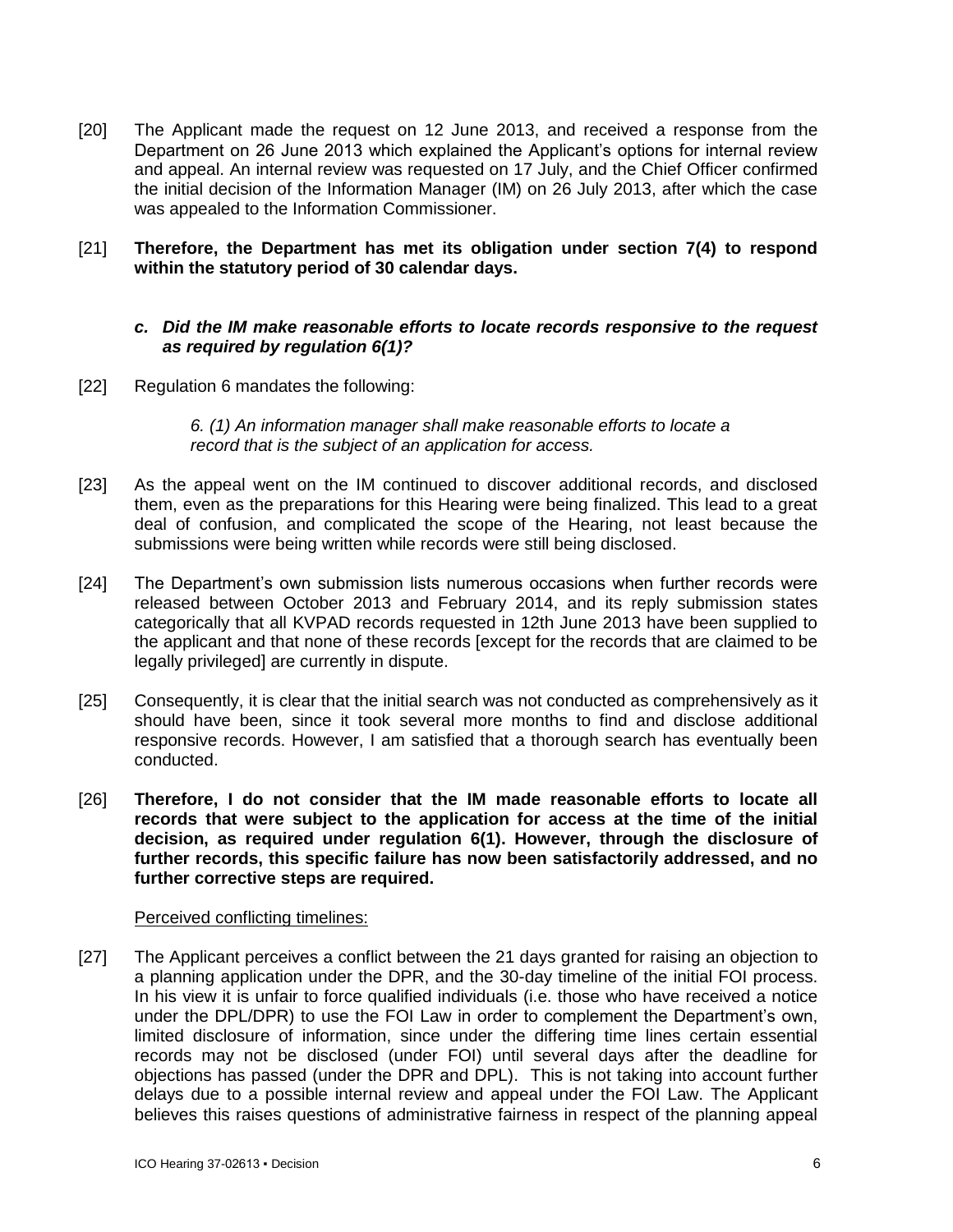process, and claims that he did not receive all the information he considers relevant through the standard approach of the Department, which denied him an opportunity to exercise his right to raise an informed objection.

- [28] It would be *ultra vires* for me to make any statements about the fairness, or perception of fairness, of the Department's disclosure practices in the context of planning appeals in general, or in relation to the Applicant's specific rights under the DPL and DPR. This may be a question for the Complaints Commissioner, but it has no bearing on compliance with the FOI Law, and therefore I will refrain from ruling on this topic.
- [29] I would like to clarify that there is no objection to using the FOI Law to complement other means of access. If access to certain records is provided under another law, it is always possible to make an FOI request for additional records.
- [30] As well, I want to emphasize that section 7(4)(a) provides that the initial response to an FOI request must be provided "as soon as practicable but not later than" 30 calendar days after receipt of the application. The 30-day period is too often seen as a target, rather than a maximum allowable period for response. In other words, nothing in the FOI Law prevents a public authority from responding well before the 30-day deadline.

### *d. Did the Department meet its obligations under section 7(5), particularly in view of section 6(4)?*

[31] Section 7(5) states:

*(5) The response of the public authority shall state its decision on the application, and where the authority or body decides to refuse or defer access or to extend the period of thirty calendar days, it shall state the reasons therefor, and the options available to an applicant.*

- [32] Section 6(4) of the FOI Law allows a response in accordance with existing procedures (i.e. outside of the FOI Law):
	- *(4) Where a record is-*

*(a) open to access by the public pursuant to any other enactment as part of a public register or otherwise; or*

*(b) available for purchase by the public in accordance with administrative procedures established for that purpose,*

*access to that record shall be obtained in accordance with the provisions of that enactment or those procedures.*

[33] In the initial decision of 26 June 2013, the IM referred in numerous instances to the provision of information under the DPL and DPR, while at the same time explaining the Applicant's rights to appeal under the FOI Law. The IM did not initially seem to have recognized that the request was more comprehensive than would be covered by the Department's routine procedures for disclosure.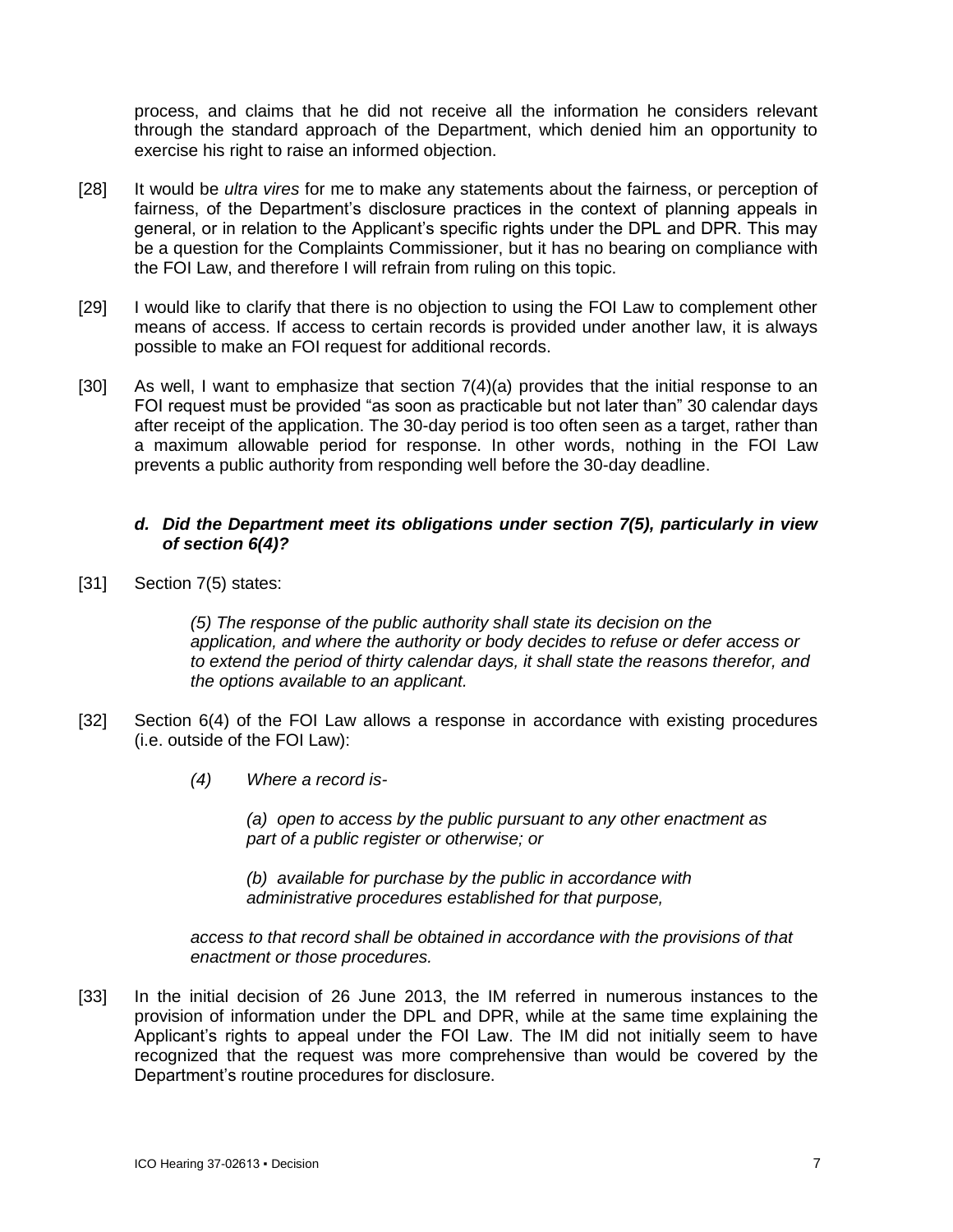- [34] The Department's submission confirms this approach and states that the initial response was made under sections 15(4) and 40 of the DPL, and regulation 8 of the DPR, in the belief that these provisions override the FOI Law by virtue of section 6(4) of the FOI Law.
- [35] The Department's notification framework relating to planning applications is defined by sections 15(4) and 40 of the DPL and regulations 8(12) to (12E) of the DPR.
- [36] Section 15(4) of the DPL provides:

*(4) Notice of an application for planning permission having been made to the [CPA] … shall be served in accordance with any regulations made under this Law,*  and the Authority shall not consider any application in the absence of evidence of *service or publication, as the case may be, of such notice and unless twenty-one days have elapsed since the service or publication, as the case may be, of the last of such required notice.* 

- [37] Section 40 of the DPL defines the specific requirements for the service of notices, and specifies a number of means by which a notice may be served or given (e.g. by registered letter).
- [38] Regulation 8(12) and (12E) of the DPR defines further requirements in respect of notification and publication in the context of planning applications, including the right of "an adjacent owner of full legal capacity" to lodge an objection to the CPA in regulation (12E).

#### Is section 6(4) of the FOI Law engaged?

- [39] Firstly, subsection 6(4)(b) is not engaged as there is no question of providing the records for purchase.
- [40] As to subsection 6(4)(a), it is clear that certain records are routinely disclosed to qualified individuals by the Department by means of inspection, as a result of the notice and appeal procedures provided under the DPL/DPR.
- [41] As far as notification under the DPL and DPR is concerned, the legislation seems to suggest that "adjacent owners" will be given access to certain records in order to allow the formulation of objections to a planning application. However, a close review of the DPL and DPR shows that the legislation does not explicitly mandate the disclosure of records or information as part of the notification process, either in principle or in relation to specific records or types of records. Neither do the DPL or DPR explicitly state a general or specific requirement that records be disclosed in a particular form only, e.g. by means of inspection.
- [42] The scope and form of access provided to "adjacent owners", therefore, appears to be a matter of the Department's own practices, based on its interpretation of what is required under the DPL and DPR. There is no up to date manual of policies and procedures – about which more below – and the Department's practices in this regard seem to be based on tradition, rather than explicit policy or legal provision.
- [43] In my view, this does not meet the requirements of section 6(4) which stipulates that open access to the public must be "pursuant to any other enactment" and that "…access to that record shall be obtained in accordance with the provisions of that enactment".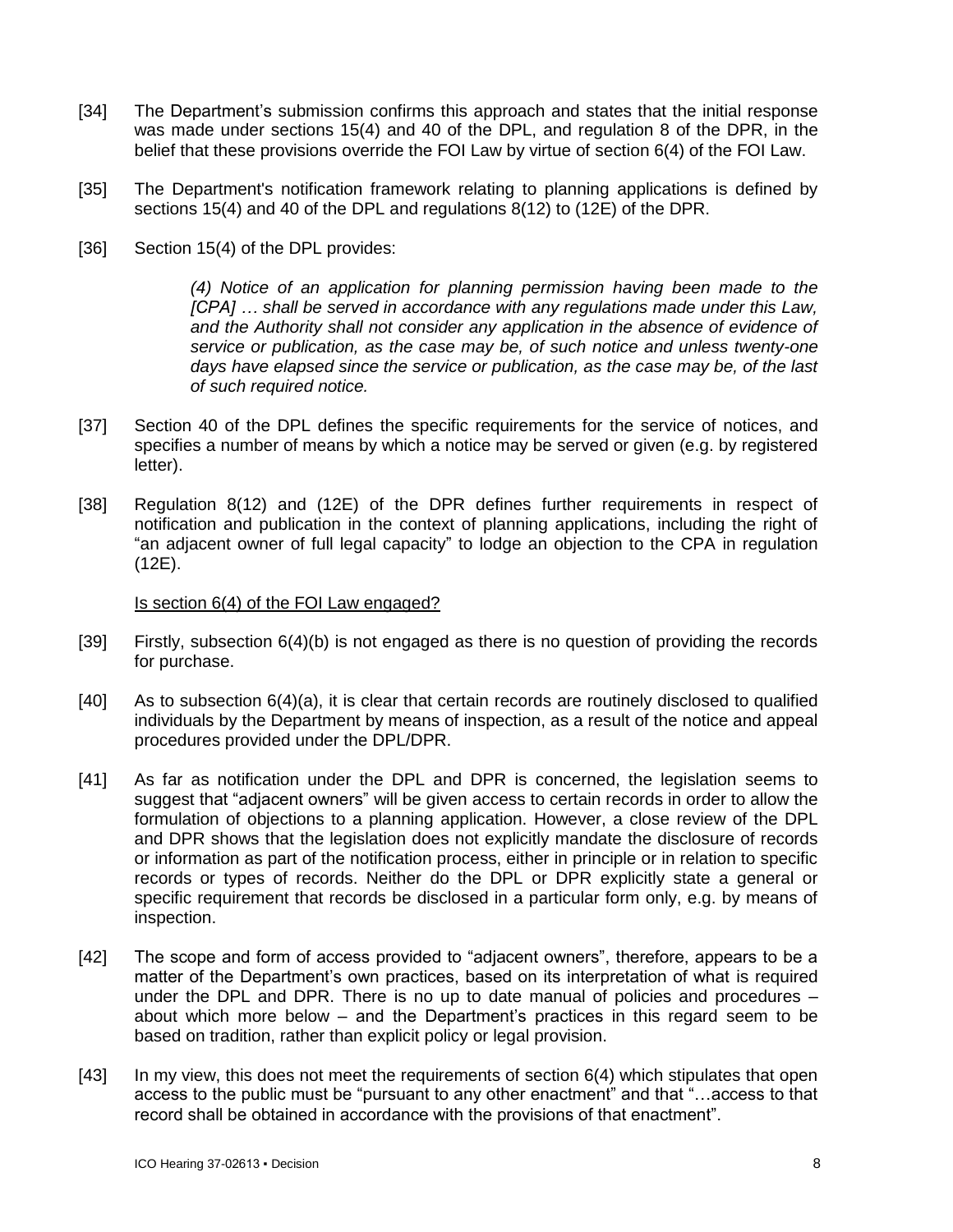- [44] Secondly, I question whether a record disclosed in the planning process, as it is currently conceived, is "open to access by the public… as part of a public register or otherwise", as required under section 6(4)(a).
- [45] The IM himself asserts that the legal provisions under DPL and DPR "demonstrate open access to the projects records", but indicates that this is only true for those individuals legally entitled to the notification, not for the general public:

*if... a public member desired to know information about a project and did not have the rights to access that information via the planning law's notification framework then that individual would have the option to make an FOI application to access the information.*

- [46] It is clear to me that access to the records routinely disclosed pursuant to the DPL and DPR, is restricted in at least two ways. The records are made available (1) to those individuals recognized as "adjacent owners of full capacity"; and, (2) for a period of 21 days only. Therefore, these records are not "open to access by the public" as required, and the Department's reliance on section 6(4)(a) fails on this point as well.
- [47] The Applicant points to a further restriction: the records are disclosed by inspection in the Department's offices only. The Applicant believes this essentially constitutes a denial of access to a number of "adjacent owners", e.g. individuals who live abroad, or those not sufficiently mobile to visit the Department's offices. Given the fact that in the current case the records have been placed on a website, and that this issue therefore does not present itself (as further discussed below), I will not consider this specific issue in the context of the Department's obligations under section 7(5).

# [48] **Consequently, I find that the Department's reliance on section 6(4)(a) was not justified.**

### Did the Department meet its obligations under section 7(5)?

- [49] As I have found that section 6(4) was not engaged, the Department should have responded under the FOI Law, both in relation to the records it routinely provides to "adjacent owners", and to the records responsive to the broader request.
- [50] The quote above shows that the IM accepts this logic. However, the Department did not apply its own stated approach unequivocally or consistently. Although its initial response was (erroneously) given outside of the FOI Law, it nonetheless also informed the Applicant of the right to seek an internal review and appeal to the ICO. No reasons were given for denying access to the additional responsive records which were later discovered and disclosed. It was not until the matter had been appealed to the ICO that the Department appears to have treated the request fully under the FOI Law.
- [51] This ambiguous approach on the part of the Department caused significant uncertainty and delay, increased the antagonism between the parties, and added to the complexity of the issues at stake. It is also the reason why many additional records and issues, beyond the initial decision and internal review, did not come to light until a significant amount of time had passed and the appeal process was well advanced.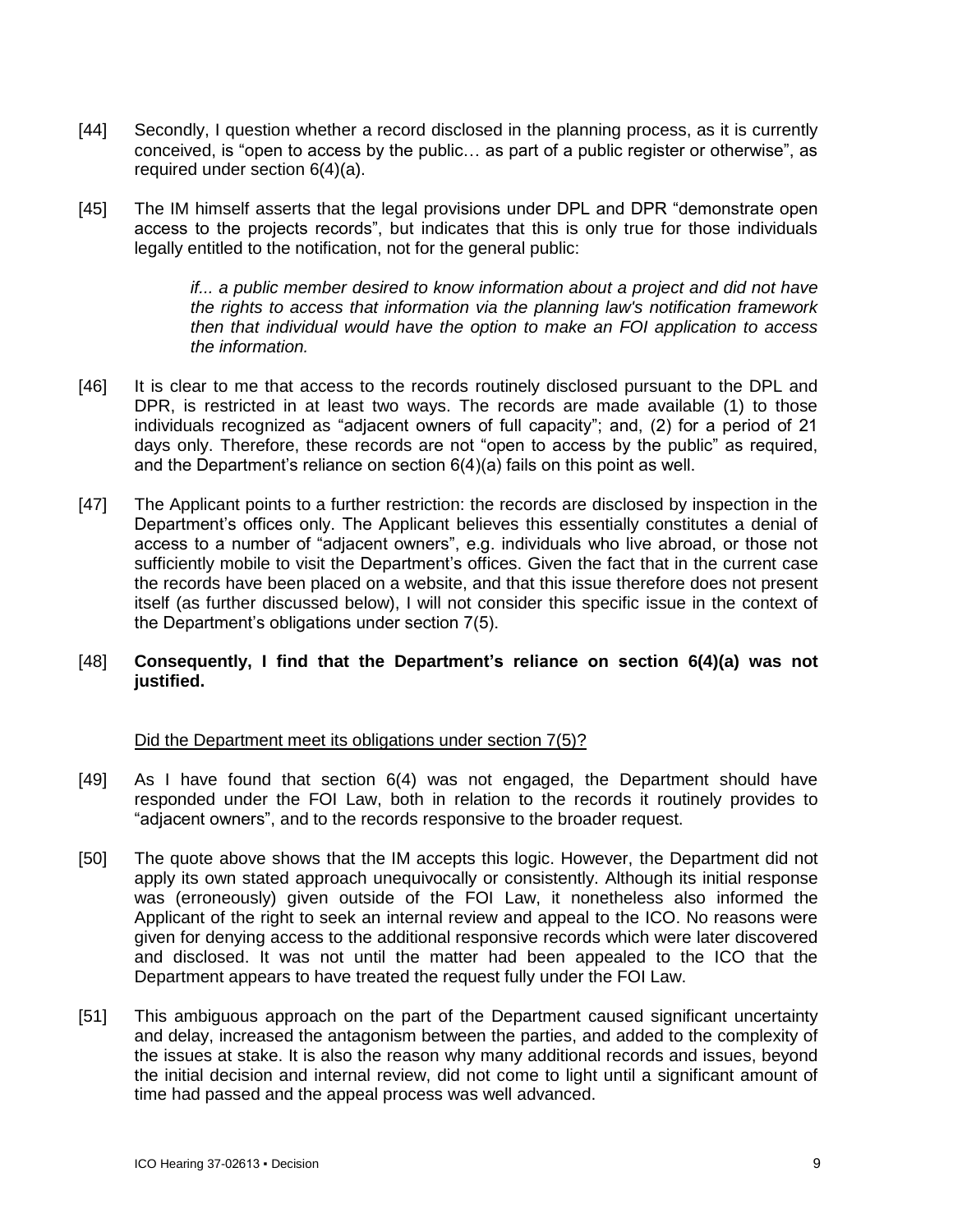[52] As communicated in Decision 9-02210, and quoted in other decisions since,

There *is no provision in the FOI Law which would allow a [public authority] to communicate a decision, or the reasons for refusing or partially refusing access, in a piecemeal manner…<sup>2</sup>*

- [53] Under section 7(5) an applicant is entitled to a full response to an application for access, including the reasons for withholding records, in the initial decision. He should not need to insist that a matter is dealt with under the FOI Law, before a public authority agrees to act in accordance with the FOI Law.
- [54] The Department eventually corrected its course of action, and responded comprehensively and in accordance with its obligations under the FOI Law, but it did not do so in the initial decision.

### Legibility of disclosed records:

- [55] The Applicant raises another related issue, which is the legibility of the records that were initially provided. A number of the records were architectural drawings which had been scanned in a black and white format at a relatively low resolution. According to the Applicant this made the records "utterly useless in providing any information relating to the KVPAD whatsoever."
- [56] When records are disclosed, under the FOI Law or otherwise, there is a reasonable assumption that the disclosed records or information will be legible and intelligible. This may have different connotations depending on the medium of the records, but in the case of graphic records such as plans and drawings this means that any attributes of the display or reproduction, such as colours and resolution, need to be sufficient for interpretation by the reader/viewer of all the information conveyed by the record. I understand that the subsequent release of drawings has adequately addressed this issue.
- [57] **Both in terms of the erroneous application of section 6(4) and the inadequate response to the broader request, the Department's initial response did not meet the requirements of section 7(5). However, I note that the Department has adjusted its approach in the course of the Appeal, and no further corrective action is required in this regard.**

# *e. Did the Department meet its obligations under section 49(1)(a)?*

- [58] The Applicant argues that in the absence of a current internal manual of policies and procedures, the Department has contravened section 49(1)(a).
- [59] Section 49(1)(a) provides the following:

*49. (1) Every public authority shall appoint an information manager who, in addition to any duties specifically provided for under this Law, shall, under the general and specific supervision of the head of the authority concerned,-*

*(a) promote in the public authority best practices in relation to record*

 2 ICO Hearing Decision 9-02210, 24 March 2011, para 22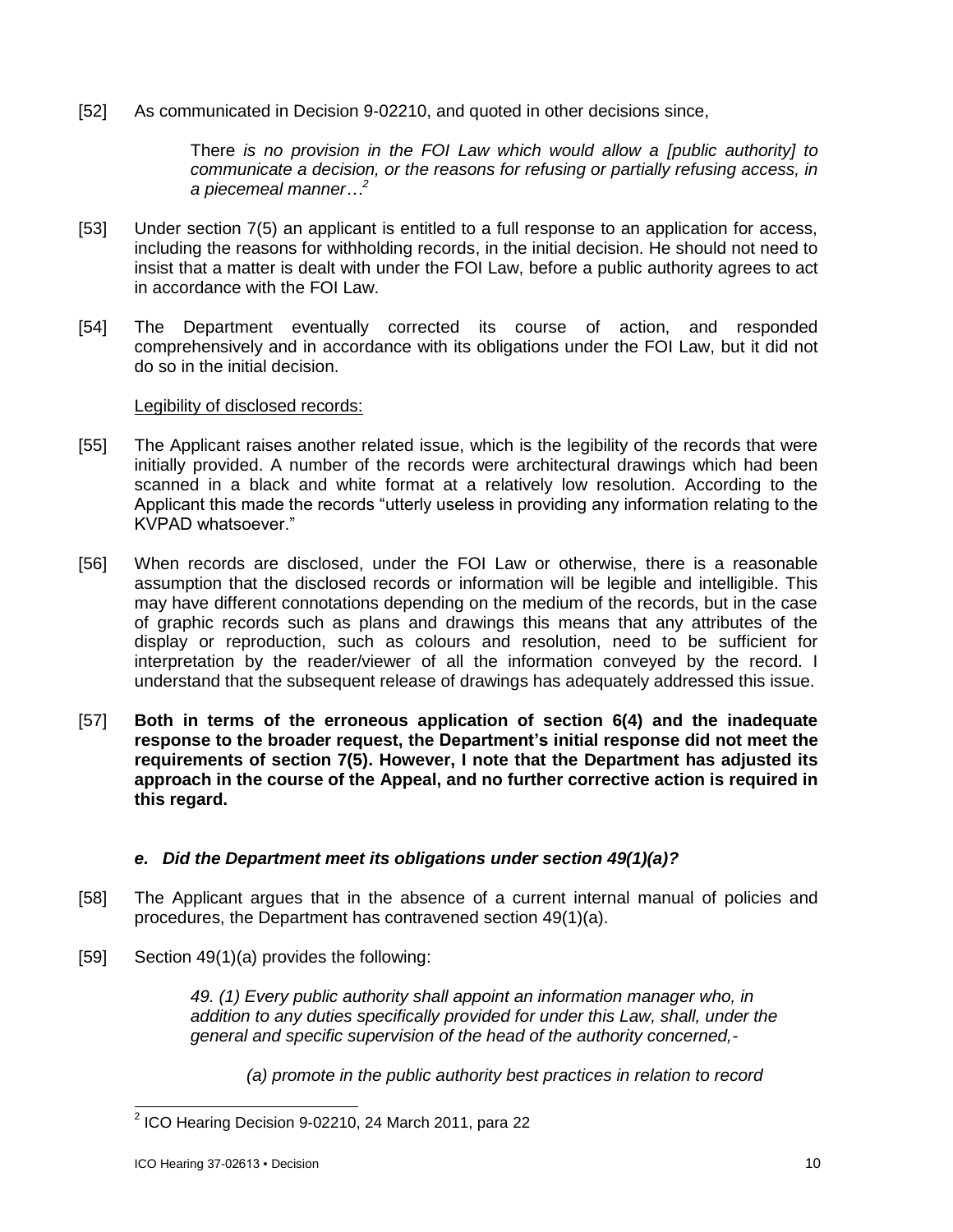*maintenance, archiving and disposal; and*

[60] The Applicant states:

*…*

*The PA claims to have no current written internal policies or standard operating procedures in relation to how its personnel handle and progress planning*  applications from initial receipt... through to the granting of a certificate of *occupancy. [This] is simply not credible...*

*Under s.49(1)... there is a clear obligation placed on the PA to have maintained this manual, updating it from time to time as required. [This is] a clear breach of the FOI Law.* 

- [61] The Department disclosed an expired manual of "CPA Policies and Procedures" to the Applicant on 21 October 2013. By its own admission, this document has not been kept up to date for some time. The IM explained that many practices of the Department have over the years been incorporated into consecutive amendments of the DPL and DPR proper, and also referred the Applicant to a number of useful sources on the Department's web site, such as recent draft policies and application forms which together constitute the Department's current policies and procedures.
- [62] I agree with the Applicant that the lack of an up-to-date, approved policies and procedures manual is not best practice.
- [63] I also partially accept the IM's explanation that many of the practices that could formerly be found in the Policy and Procedures Manual have in the course of a number of revisions and amendments been incorporated into the DPL and DPR. The legislation does appear to include a number of procedural details.
- [64] However, as discussed above, the DPL and DPR do not, for instance, explicitly address all matters relating to the routine disclosure of information in the context of planning applications and appeals, and there would seem to be a strong argument in favour of a more complete manual of policies and procedures to fill in some of these gaps. The fact that a draft manual exists suggests that the Department still relies on it for some practical purpose.
- [65] In any event, I consider this a relatively marginal issue in terms of the FOI Law. Far more relevant to the point made by the Applicant is the *National Archive and Public Records Law (2010 Revision)* (NAPRL) which contains clear statutory requirements for best practices for record keeping in the Cayman Islands Government. For instance, the NAPRL requires that a records retention and disposal schedule be drawn up, and stipulates that the most senior officer in charge of the public authority ensure that records be created, managed and disposed of in accordance with the NAPRL. I consider that this, more than the creation of a policy manual, is what is required under section 49(1)(a).
- [66] I should clarify that meeting the requirements of the NAPRL is the responsibility of the Department as a whole, as stated in section 49(1), and not only of the IM, although any IM would play a significant role in this regard.
- [67] In reaching this conclusion, I have sought input from the Cayman Islands National Archive (CINA), and it seems that the Department – not unlike many other public authorities – has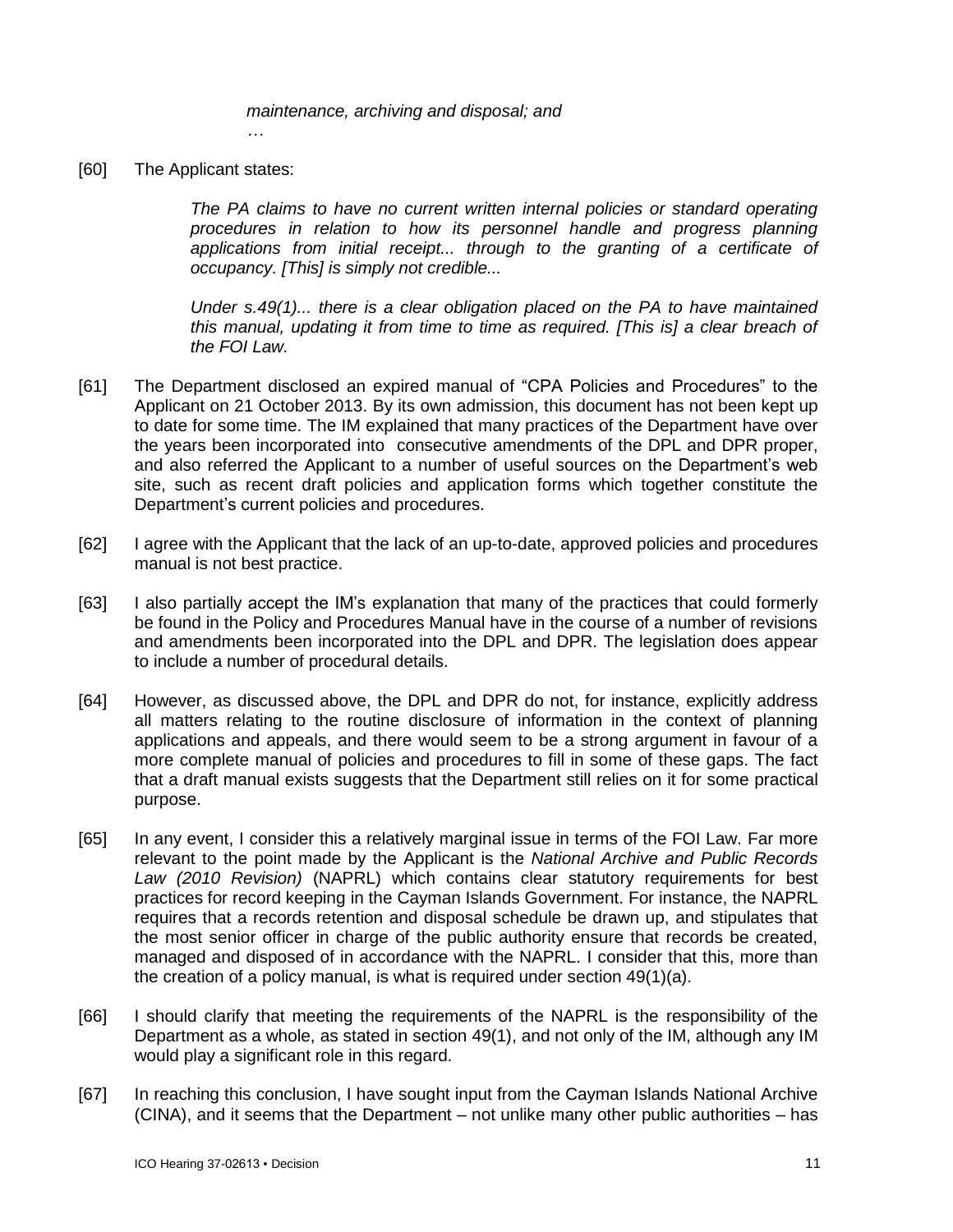not yet actively sought to bring itself in compliance with the statutory requirements of the NAPRL, although it has consulted with the National Archive on a number of record keeping issues in recent years.

[68] **Therefore, the Department did not meet its obligations under section 49(1)(a) to promote best practices in relation to record maintenance. As I am authorized to do under section 44(2)(b), I therefore recommend that the Department contact the CINA and make preparations for applying the record keeping standards and tools required under the NAPRL.**

# *f. Did the Department meet its obligations under section 52(1)?*

[69] Section 52(1) provides:

*52. (1) Every public authority shall maintain its records in a manner which facilitates access to information under this Law and in accordance with the code of practice provided for in subsection (3).*

[70] The Applicant contends that,

*the PA systematically failed to maintain its records adequately, which lead to it being unable to furnish us with the requested information...*

- [71] As explained above, the IM did not initially locate all responsive records. This does not appear to be due to a failure to properly maintain the Department's records, but rather to the fact that the initial response was considered within the requirements of the DPL and DPR and not under the FOI Law, as described above.
- [72] There is no reason to suggest that the Department "systematically failed to maintain its records adequately" as claimed by the Applicant. The fact that, eventually, all responsive records were located once the request was considered under the FOI Law in the course of the Appeal, also negates the notion that the Department was "unable to furnish… the requested information".
- [73] **The Planning Department has not failed to meet its obligations under section 52(1) to maintain its records in a manner which facilitates access to information under the FOI Law. All the relevant documents were held and were eventually considered in the context of the Applicant's request. No further action is required in this regard.**

# *g. Did the Department meet its obligations under paragraphs 1(d) and (e) of Schedule 1?*

[74] Section 5 provides for the creation of a Schedule to the FOI Law, which contains information to be published:

> *5. (1) A public authority shall cause to be published… an initial statement of its organization and functions, containing the information specified in the Schedule.*

*(2) The Schedule applies for the purposes of making available to the public the records described in that Schedule.*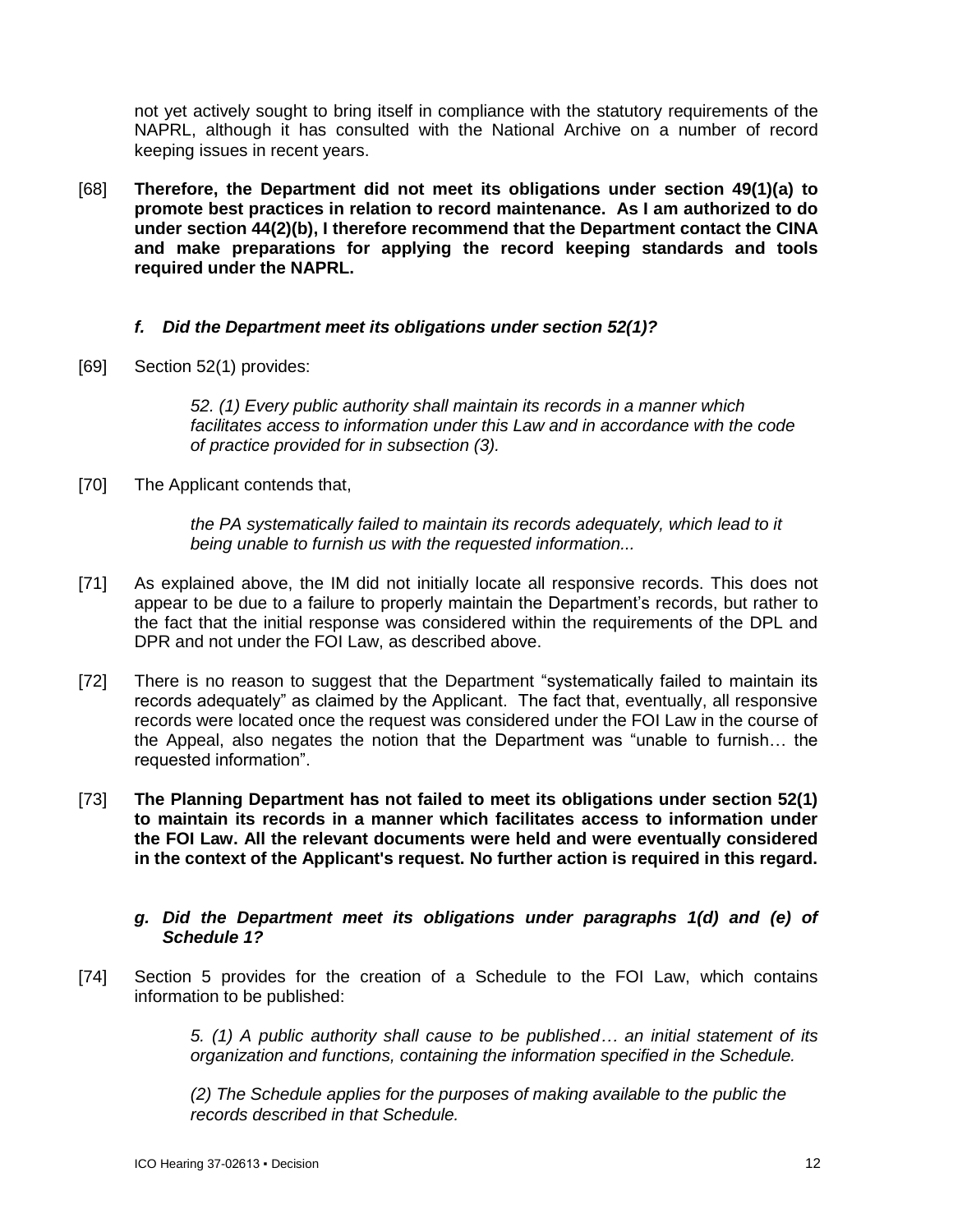- [75] Schedule 1 requires each public authority to list the types of records and information it holds in its annual publication scheme, including the types of records indicated in paragraphs 1(d) and (e):
	- *1. The information referred to in section 5 of this Law is-*

*(d) a statement of the records specified in subparagraph (e) being records that are provided by the public authority for the use of, or which are used by the authority or its officers in making decisions or recommendations, under or for the purposes of, an enactment or scheme administered by the authority with respect to rights, privileges or benefits, or to obligations, penalties or other detriments, to or for which persons are or may be entitled or subject;*

*(e) the records referred to in subparagraph (d) are-*

*(i) manuals or other records containing interpretations, rules, guidelines, practices or precedents;*

*(ii) records containing particulars of a scheme referred to in paragraph (d), not being particulars contained in an enactment or published under this Law.*

[76] In this regards, the Applicant states that,

*...*

*the PA has also failed to take any account of the obligations placed on it by [these] requirements...*

- [77] I disagree with the Applicant's contention. The obligation imposed by section 5 and Schedule 1 is, as I said above, to publish a listing of the types of records it holds. Judging from the Department's information in the 2013 Publication Scheme (current at the time the request was made), the Department appears to have complied with this requirement.<sup>3</sup>
- [78] While the proactive publication of certain types of information is clearly compulsory (e.g. the functions of a public authority), neither section 5 nor schedule 1 should be read as imposing an obligation to create new records where they do not already exist, such as an up-to-date policy and procedures manual for the Planning Department.
- [79] As regretful as the absence of an up-to-date manual with policies and procedures may be, section 5 and Schedule 1 cannot be interpreted as imposing an obligation to create or update a manual in the first place.
- [80] **Schedule 1 does not impose an obligation to create new records where they do not already exist. The Planning Department has met the obligations in paragraphs 1(d) and (e) of Schedule 1 to the FOI Law, and no further action is required in this regard.**

 3 see: [http://gazettes.gov.ky/sites/default/files/gazette-supplements/Gs792013\\_web.pdf](http://gazettes.gov.ky/sites/default/files/gazette-supplements/Gs792013_web.pdf)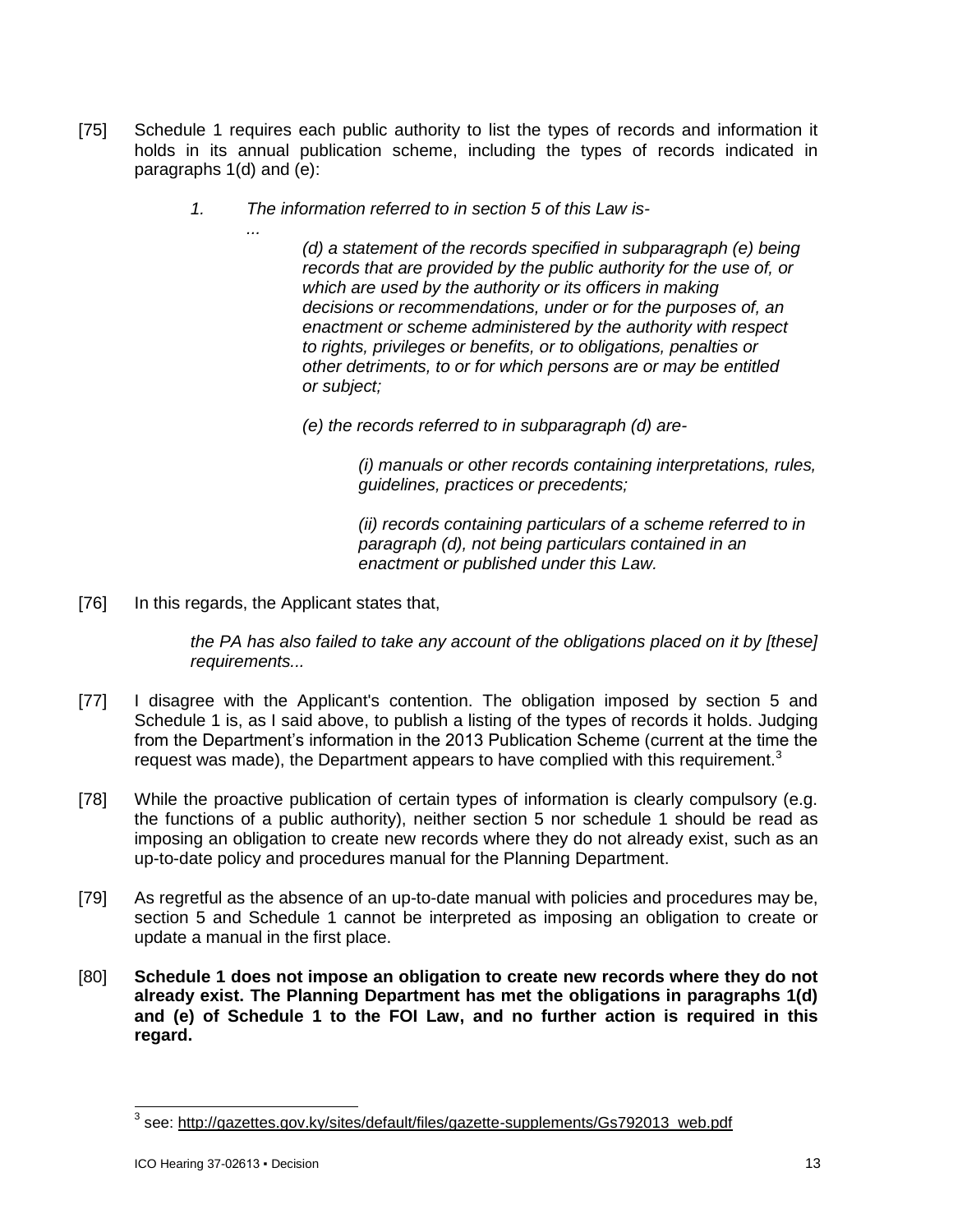# **D. ISSUES UNDER REVIEW IN THIS HEARING**

- [81] The issues that need to be decided in this hearing are:
	- **1. Whether records may be exempted under section 17(a).**
	- **2. Whether records may be exempted under sections 20(1)(b) and (d).**
	- **3. Whether, in regards to the CPA minutes, the Public Authority is required to comply with the request because the request would unreasonably divert the Public Authority's resources as per section 9(c).**
	- **4. Whether the provision of hard, or electronic copies, of the KVPAD drawings or plans would be an infringement of intellectual property rights as per section 10(3)(b), taking into consideration section 54(3).**
	- **5. Whether, in regard to the electronic copies of the KVPAD planning file, the Public Authority is required to comply with the request because the information requested is already in the public domain as per section 9(d).**

# **E. CONSIDERATION OF ISSUES UNDER REVIEW**

# *1. Whether records may be exempted under section 17(a)?*

### The position of the Department:

[82] In its submission the Department gives an overview of legal professional privilege. It relies on Scott LJ's findings on the nature of legal advice privilege in Three Rivers District Council v Bank of England (No. 6) [2004] UKHL 48, in order to claim privilege in relation to four separate records, respectively dated 26 June 1989, 19 August 1994, 30 March 2001 and 31 July 2007. Later on, the submission appears to focus on only two of these records, stating that,

> *This appeal relates to four pieces of advice which were rendered to the Department of Planning, by the Attorney General's Chambers, in March 2001 and July 2007… Both documents were exempted from disclosure.*

[83] The records in relation to which privilege is claimed constitute legal advice provided by the Attorney General's Chambers in that they are legal opinions provided in response to a request from the Department.

### The position of the Applicant:

[84] The Applicant has picked up on the apparent confusion about the exact number of records in relation to which legal professional privilege is being claimed, saying:

> *One might reasonably expect that four pieces of legal advice would be contained in four documents rather than two…The [public authority] has been somewhat uncertain… in respect of the number of documents over which they are claiming legal privilege. This is clearly… unsatisfactory…*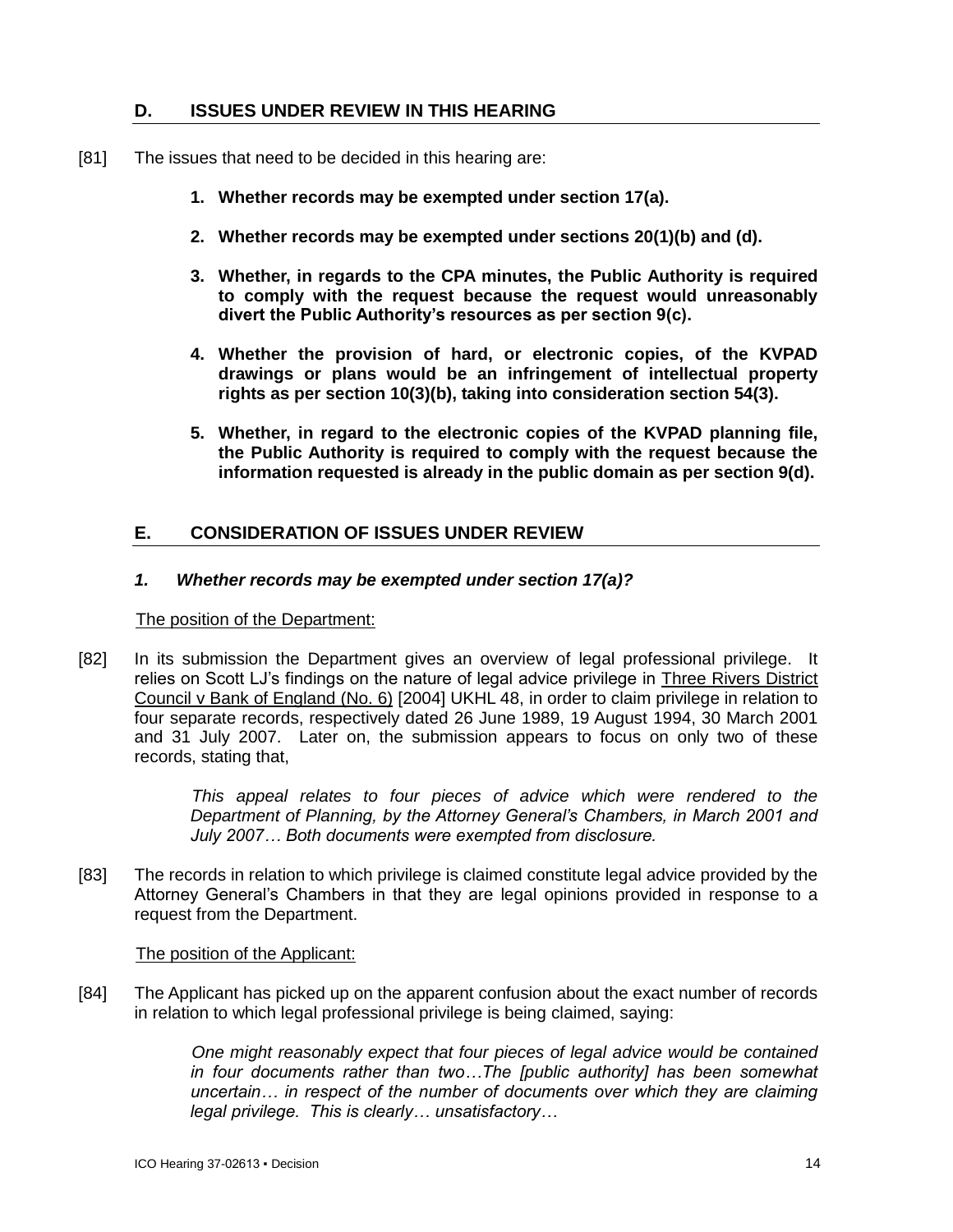[85] The Applicant also asks why the public authority has not considered whether it would, nonetheless, be in the public interest to disclose the records.

### Discussion:

- [86] The Applicant correctly notes the confusion about the number of records in relation to which the exemption is claimed. This type of nebulous approach to the identification of records that are being withheld is unsatisfactory, and unnecessarily adds to the disagreement between the parties.
- [87] The exact identification of all responsive records should have been completed well before this matter came to a formal hearing. I suspect that this issue is at least in part due to the ongoing discovery and disclosure of more responsive records by the IM, as late as the commencement of the Hearing, and the resulting uncertainty whether certain records were to be considered at all.
- [88] Section 17(a) provides:

*An official record is exempt from disclosure if-*

*(a) it would be privileged from production in legal proceedings on the ground of legal professional privilege; …*

- [89] I have read the four documents, i.e. the communications dated 26 June 1989, 19 August 1994, 30 March 2001 and 31 July 2007, and I am satisfied that they are exempted under section 17(a) for the following reasons.
- [90] All four documents are communications received by the Director of Planning from his professional legal advisor in the Attorney General's Chambers. They contain confidential legal advice within the relevant legal context, and it has not been claimed that this information has been disclosed, since. Therefore, the exemption in section 17(a) applies to these four records.
- [91] The Applicant's point about public interest is incorrect. While some of the exemptions identified in the FOI Law are subject to a public interest test in accordance with section 26(1), the exemption in section 17(a), relating to legal professional privilege, is not covered by this provision. Unlike the UK's *Freedom of Information Act, 2000*, the Cayman Islands FOI Law does not subject records to which legal professional privilege applies to a public interest test.
- [92] I am satisfied that a fifth record has already been disclosed in February 2014. For the avoidance of doubt, I have read the fifth record and find that it is not legally privileged, since it is not a communication between the Department and its legal professional advisor, and does not contain legal advice. I do not consider this record particularly relevant or responsive to the request.
- [93] **Therefore, I find that the four documents dated 26 June 1989, 19 August 1994, 30 March 2001 and 31 July 2007 are exempted under section 17(a) as they would be privileged from production in legal proceedings on the ground of legal professional privilege.**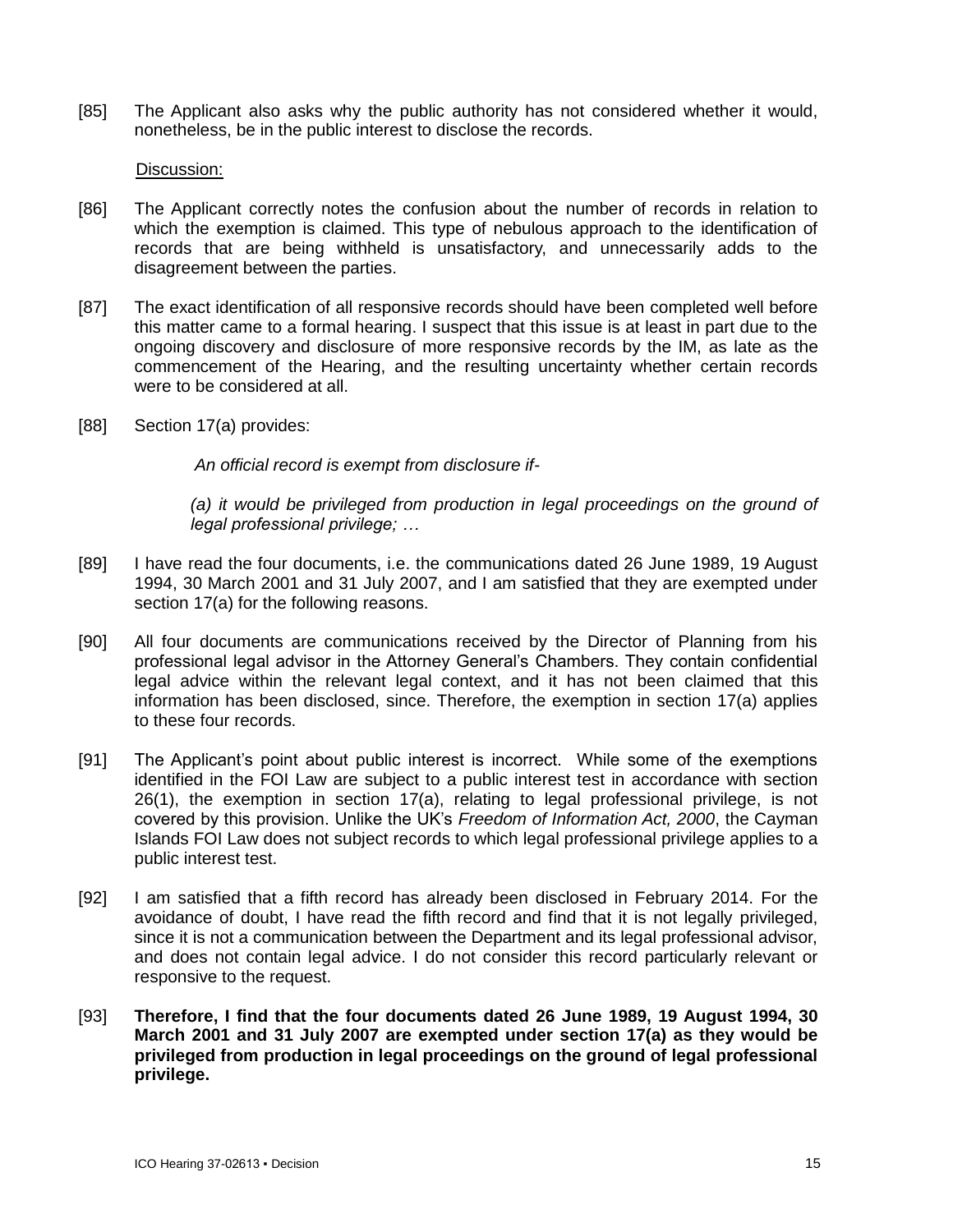# *2. Whether records may be exempted under sections 20(1)(b) or (d)?*

[94] Sections 20(1)(b) and (d) provide:

*20. (1) A record is exempt from disclosure if-*

*… (b) its disclosure would, or would be likely to, inhibit the free and frank exchange of views for the purposes of deliberation;*

*(d) its disclosure would otherwise prejudice, or would be likely to prejudice, the effective conduct of public affairs.*

[95] The Department's arguments in respect of section 20(1)(b) and (d) are closely associated with its claim under section 9(c) (unreasonable diversion of resources), which is discussed further below. Both arguments pertain to the scanning and (proactive) publication of CPA minutes on the Department's website.

### The position of the Department:

*…*

- [96] The Department says that CPA minutes routinely contain sections marked as "Matters from the DOP", "Matters from the Chairman" and "CPA Members Information/Discussion" which may contain information on such matters as alleged infractions of planning laws, and requests for investigation of planning violations. Disclosure of these types of information would, in the opinion of the Department, undermine the likelihood that CPA Board Members could freely voice their concerns in the future due to fear of repercussions in the community, and "could actually impede the department's investigative efforts", thereby engaging sections 20(1)(b) and (d). These exemptions respectively protect the "free and frank exchange of views for the purposes of deliberation", and the "effective conduct of public affairs".
- [97] The Department states that the FOI Law needs to be applied to CPA minutes for the last 20 years, i.e. the duration of most FOI exemptions under section 6(2), to make sure no exemptions apply, and, if they do, potentially apply a public interest test, before the minutes could be disclosed or proactively published.
- [98] However, the Department also states its intention that any decision made by the CPA be published without application of any FOI exemptions.

### The position of the Applicant:

- [99] According to the Applicant, the exemptions in sections 20(1)(b) and (d) do not apply to the CPA minutes, and the Department's statement in this regard is "inconsistent and not relevant to the current appeal".
- [100] The Applicant raises the point that under the FOI Law exemptions are to be applied "on a record by record basis", and "not [in relation to] entire classes of documents with no consideration of the merits of such exemptions in individual cases", and that according to section 20(2) the exemptions in sections 20(1)(b) and (d) are to be applied by the Minister or Chief Officer, not by the IM.
- [101] The Applicant also objects to the fact that the Department has not applied the public interest test in its consideration of the exemptions.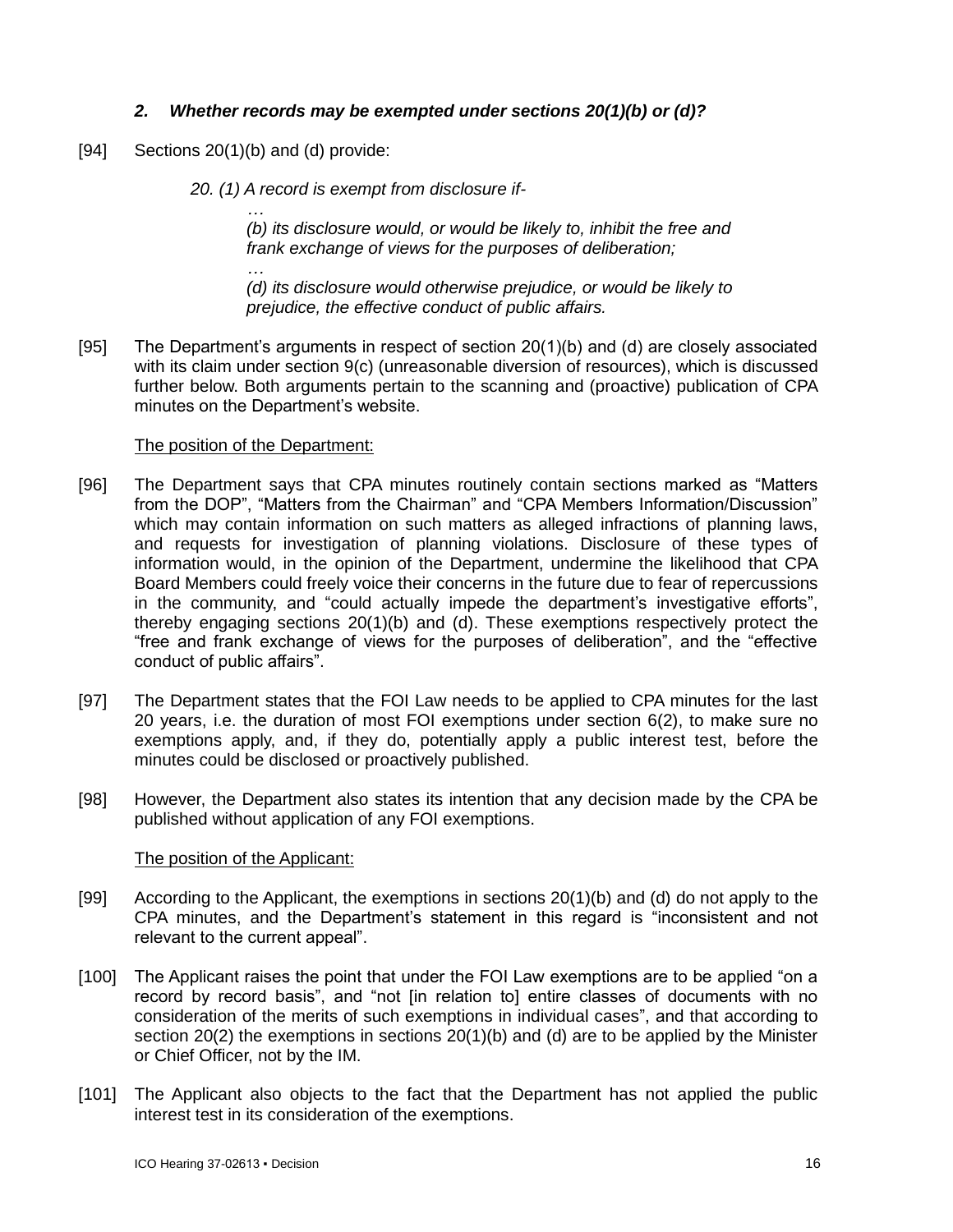# Discussion:

- [102] The records described by the Department have not yet been reviewed by the Department to determine which portions of them should be exempted. The Applicant correctly remarks that this question is not relevant to the appeal.
- [103] The appeals and hearing processes under the FOI Law are not intended to answer hypothetical questions about disclosure. The Law specifies the duty and powers of the Information Commissioner in reaching a decision in regards to an appeal against a decision that has previously been made by a public authority, but it does not require the Commissioner to make prognostications about the hypothetical disclosure of entire sets of records before they have even been reviewed in detail. In reaching a conclusion under section 43 I am required to look at the facts of the case after investigating the matter and hearing evidence from both sides under section 45, but I cannot engage in hypothetical scenarios which are by their very nature based on supposition and limited evidence.
- [104] Questions of disclosure under the FOI Law must relate to specific records and a blanket application of an exemption to an entire category of records is unjustifiable and disproportionate. Section 12 requires that exemptions be applied only to those parts of a record that are actually exempted. This could never be achieved with a blanket approach.
- [105] Given the hypothetical nature of the public authority's invocation of the exemptions, the public interest test does not come into play.
- [106] **Therefore, this question is misconceived and I cannot rule on it. Once the records have been reviewed and if the public authority decides to exempt any portion of them, then the Applicant may request an appeal at that time.**

### *3. Whether, in regards to the CPA minutes, the Public Authority is required to comply with the request because the request would unreasonably divert the Public Authority's resources as per section 9(c).*

### The position of the Department:

- [107] Out of 544 CPA meetings held between 1998 and 2014, 261 sets of minutes are available on the Department's website, comprising all meetings between 2007 and the present. Some 283 sets of minutes remain to be uploaded to the website. The Department is gradually placing more minutes online, covering the years 1998 to 2007, after reviewing them e.g. to identify and redact personal information, at a pace of up to 4 sets per month.
- [108] The average number of pages per set of minutes is 64, but some sets are 200 pages long. The records in question are already in electronic format, but need to be reviewed under the FOI Law before uploading. The Department's IM has many other tasks, and reviewing and uploading the roughly 20,000 remaining pages would jeopardize his operational duties, e.g. his work with the Online Planning System (OPS), his work on various committees, etc. and doing so would therefore constitute an unreasonable diversion of the Department's resources.
- [109] An additional 27,000 pages of CPA minutes from 1973 to 1996 have been microfilmed, and are available at the National Archive, and 87 bound volumes from 1989 to 1997 have not yet been filmed. According to the Department, scanning the remaining minutes from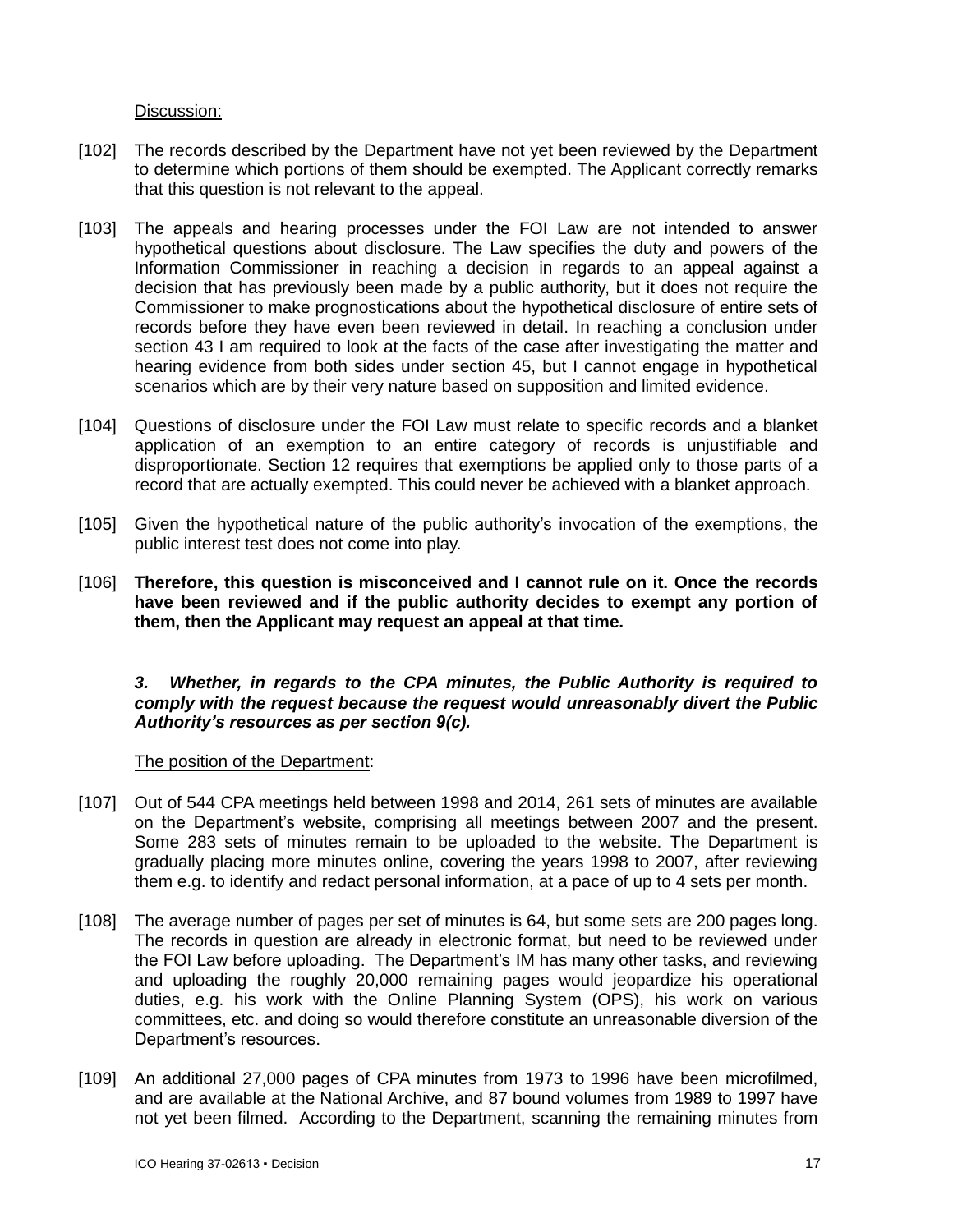the microfilm, or from the original (paper) bound volumes would also constitute an unreasonable diversion of resources under section 9(c).

[110] The IM states that the Applicant can gain access to any of the specific CPA minutes through the normal FOI process, including those between 2004 and 2007 not yet placed on the website, but that not all minutes can be made available online in short order, except at prohibitive cost. The Department also contends that

> *To reproduce these documents in 'hard copy' would be an unreasonable diversion of resources*

# The position of the Applicant:

- [111] The Applicant is particularly irritated by the gap in minutes from 2004 and 2007 available online. He does not agree that a rate of four sets of minutes being uploaded to the website per month is an acceptable rate, and demands faster action.
- [112] The Applicant points out that the Department has only added three sets of minutes in the last several months (between September 2013 and March 2014). The ICO has confirmed with the IM that this is correct.

# Discussion:

[113] The exclusion in section 9(c) states:

*9. A public authority is not required to comply with a request where-*

*… (c) compliance with the request would unreasonably divert its resources;*

- [114] The FOI Law or Regulations do not provide further guidance on what would be, for instance, a reasonable amount of time or money to spend on complying with a request, as is the case in some other jurisdictions.
- [115] The ICO has consistently asserted that public authorities should publish more of their records proactively.
- [116] Proactive publication is a positive by-product of any Freedom of Information regime. The more records are disclosed upfront, the fewer formal requests under the FOI Law need to be made and processed, the more "open" Government is and the better informed the general public is. It is therefore in the interest of Government and the general public to publish as much information as possible proactively.
- [117] However, proactive publication also bears a cost, and this is the point on which the Department and the Applicant disagree. The Department has recognized that it is reasonable for the public to expect that CPA minutes are freely available online (in redacted form to protect e.g. personal information), and no doubt realizes that this is a better way of making the information available than on demand under the FOI Law or via its internal procedures. Nonetheless, not all minutes or other applicable records can be placed on the internet all at once, and given the high number of documents and pages involved, the Department has taken a gradual approach and has (loosely) self-imposed an uploading schedule.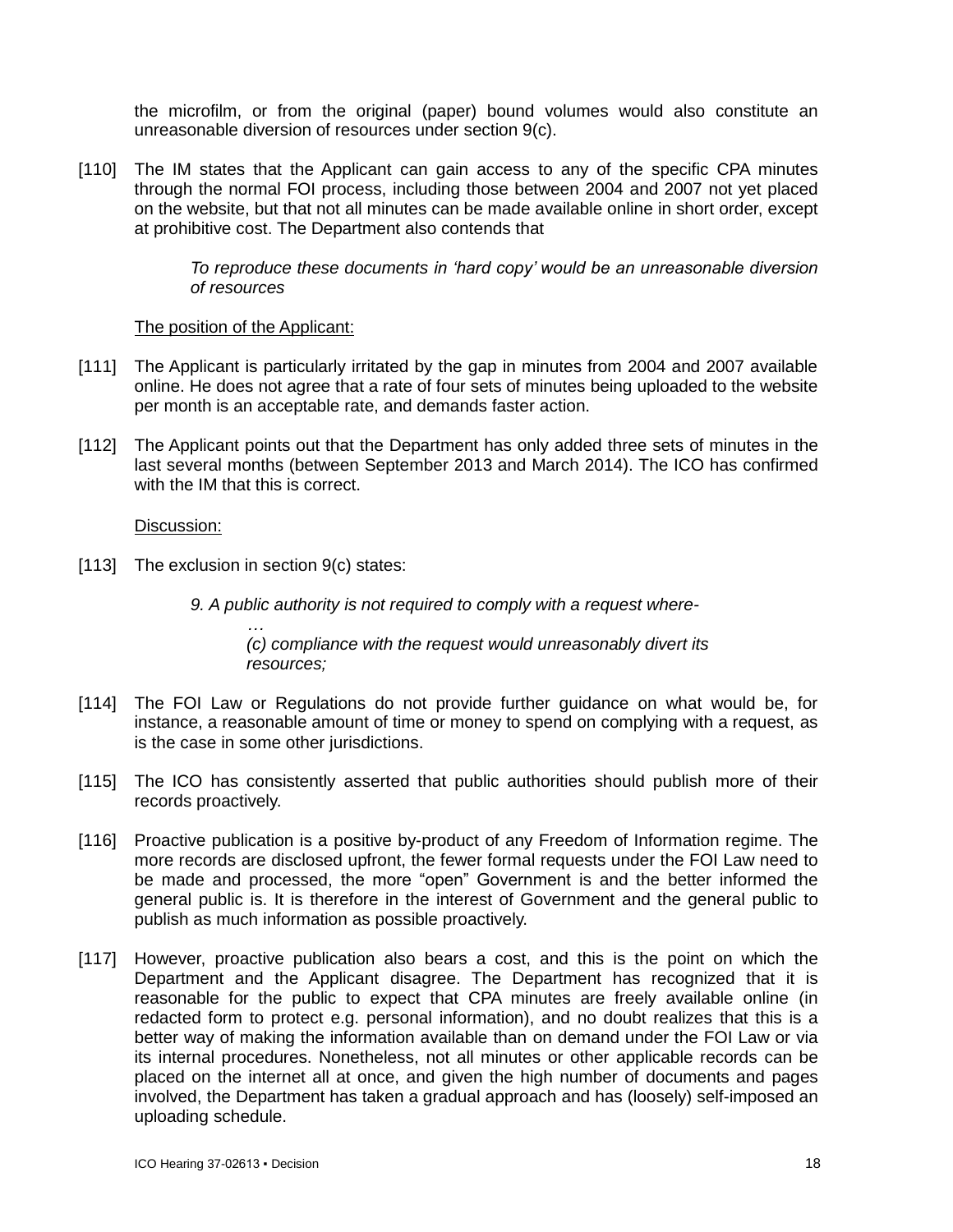- [118] There is an obvious need to balance the resources required for uploading CPA minutes to the website with other duties of the Department and the IM, but I find the Department's uploading schedule not very ambitious. At a rate of 4 sets of minutes per month it would take more than 5 and a half years to upload the remaining 283 sets. Moreover, I find it worrisome that the Department has not kept to its own, modest uploading schedule. Whatever the reason for this, it does not demonstrate a high commitment to proactive openness of the CPA minutes on the part of the Department in recent months. I would therefore urge the Department to improve this performance and clearly commit to openness by ensuring that the number of CPA minutes that is freely available online steadily increases at a reasonable rate, so that all CPA minutes will be available online within the foreseeable future.
- [119] I express this criticism mildly, in the full knowledge that, despite its limited ambition in this particular regard, the Department is acting in a spirit of openness, and publishes far more records proactively than most other public authorities, and I commend it for that.
- [120] In any event, the IM has not provided details on the projected costs of the uploading or reproduction, and it would not seem suitable to, for instance, outsource the evaluation of each set of minutes under the FOI Law.
- [121] Under section 13, regulations 14 to 16 and schedule 2, it would be possible for the Department to charge the Applicant a reasonable reproduction fee, e.g. if the microfilmed minutes were needed in an electronic format. It is not clear to me whether this has been discussed between the parties, but in any event this aspect of reproduction does not appear to be the crux of the matter.
- [122] At any time the Applicant could request specific sets of minutes but has chosen not to do so. Instead he appears to have broadly requested that thousands of pages of minutes be produced to him in a short period of time.
- [123] I am satisfied that reasonable access is not impeded, and that there is no need to force the Department to incur the cost of uploading all remaining CPA minutes to the website in the immediate future in order to meet the demands of the FOI Law.
- [124] **For these reasons I find that it would be an unreasonable diversion of resources to upload all CPA minutes in short order, and I agree with the Department's current approach and its application of the exclusion in section 9(c).**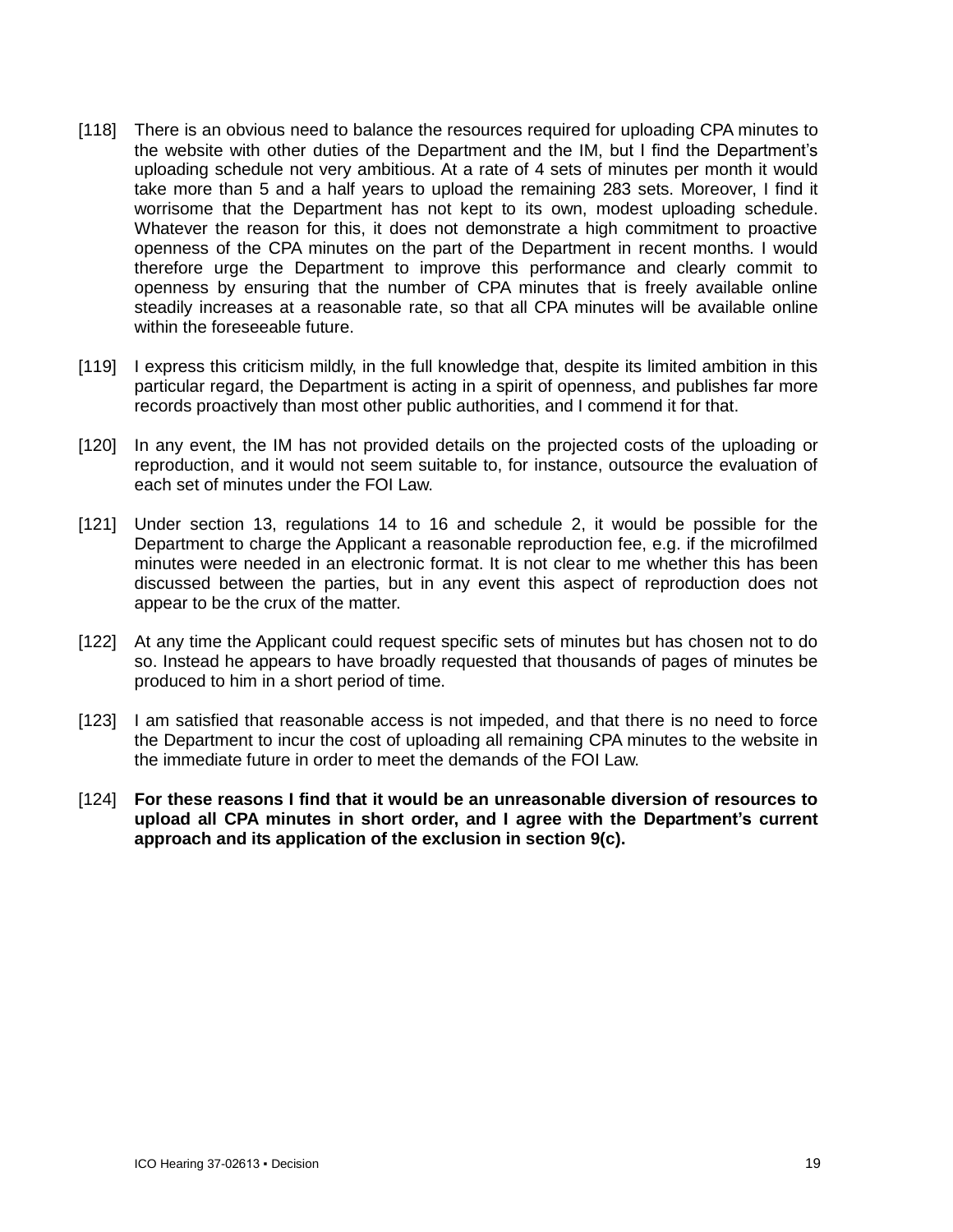*4. Whether the provision of hard, or electronic copies, of the KVPAD drawings or plans would be an infringement of intellectual property rights as per section 10(3)(b), taking into consideration section 54(3).* 

The position of the Department:

[125] The Department relies on section 10(3)(b) of the FOI Law which states:

*(3) A public authority may grant access in a form other than that requested by an applicant where the grant of access in the form requested would-*

*… (b) constitute an infringement of intellectual property rights subsisting in any matter contained in the record.*

- [126] The responsive records include project drawings for the KVPAD application. The Department believes that these records should not be disclosed as doing so would result in a breach of copyright. In support, the Department points to sections 3(1), (2) and (5), and 48 of the (UK) *Copyright Act, 1956*, (the Act) which was substantially adopted in the Cayman Islands in 1965 and remains in effect. These provisions establish that architectural drawings fall within the Act's category of "artistic works", that copyright subsists in original artistic works, and that their reproduction or publication is restricted under the Act.
- [127] Section 9(4) of the Act states, amongst other exceptions to the protection for artistic works:

*(4)The copyright in a work of architecture is not infringed by the making of a painting, drawing, engraving or photograph of the work, or the inclusion of the work in a cinematograph film or in a television broadcast.*

- [128] On this basis, it is the Department's policy to allow access by inspection only, and an applicant can make notes, sketch or photograph a drawing during inspection. It states that this constitutes the correct balance between the requirements for openness, transparency and accountability in the FOI Law, and the need to protect the intellectual property rights of the architects and design professionals who have created the drawings. Any other form of access would invite plagiarism, according to the Department.
- [129] The Department also points to potential security concerns where, for instance, the detailed drawings of a bank or a school could be used to threaten public safety, and declares its intention to apply the exemption in section 24 (records likely to endanger health and safety) if such access were requested. Since it has not in fact claimed this exemption, I will not consider it further.
- [130] The Department furthermore states that unconditional disclosure of the drawings to FOI applicants would also constitute a breach of confidence, as many drawings are signed as being confidential. However, it has not invoked the related exemption in section 17(b)(i), and I will not consider this contention either.
- [131] The Department has sought and obtained input from a number of architects in the Cayman Islands, and they broadly agree with these arguments and approaches, although some put forward an interesting alternative approach, about which more below.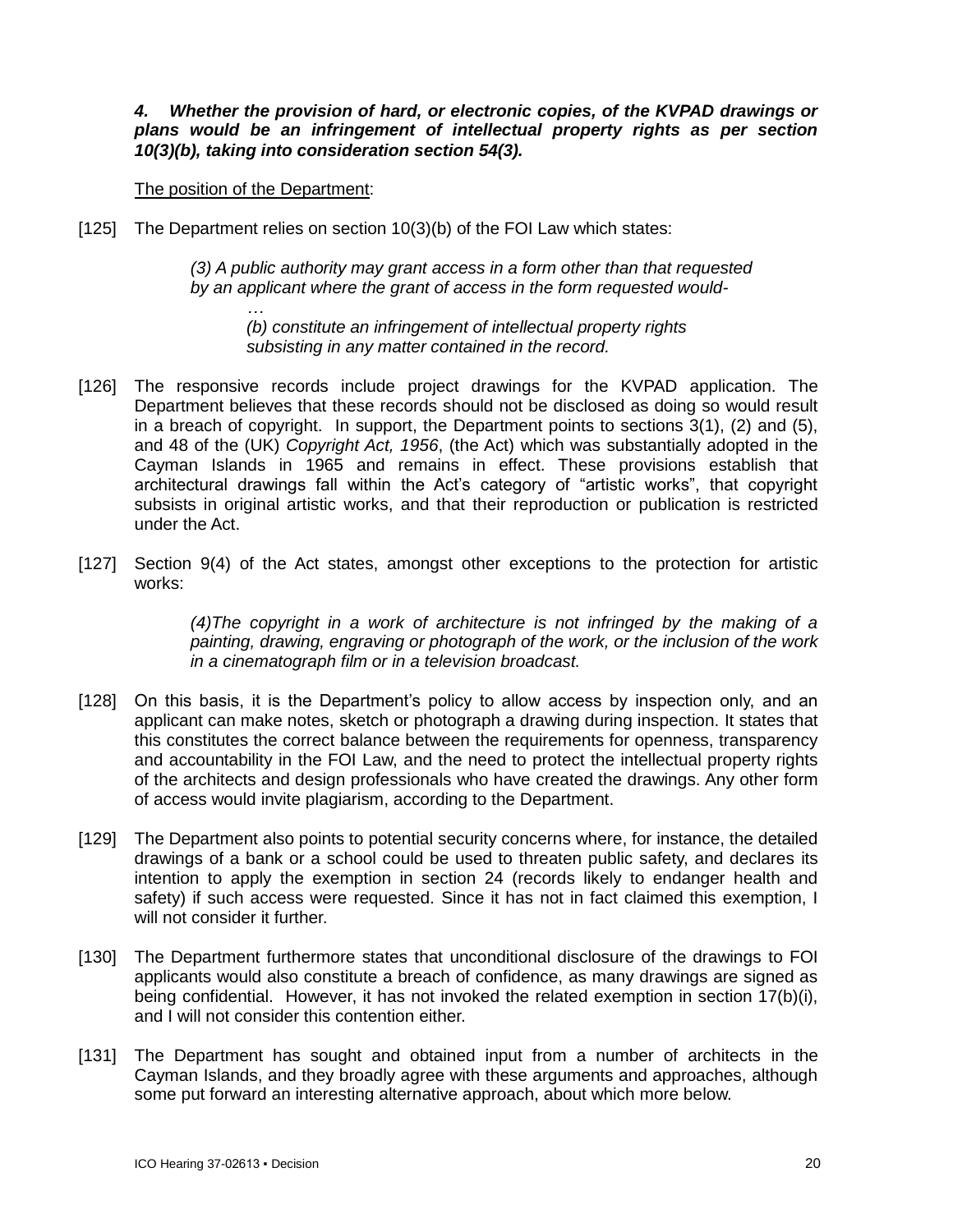[132] The Department dismisses the seemingly countervailing provision in section 54(2) of the FOI Law, because it does not have a "bona fide belief" that access is required. This section states:

> *(2) Where access to a record referred to in subsection (1) is granted in the bona fide belief that the grant of such access is required by this Law, no action for defamation, breach of confidence or breach of intellectual property rights shall lie against-*

*(a) the Government, a public authority, Minister or public officer involved in the grant of such access, by reason of the grant of access or of any re-publication of that record; or*

*(b) the author of the record or any other person who supplied the record to the Government or the public authority, in respect of the publication involved in or resulting from the grant of access, by reason of having so supplied the record.*

[133] After these arguments, it is important to emphasize that all the drawings relating to the KVPAD, were eventually posted on the Department's website after consent had been obtained from the architect who is the copyright holder.

### The position of the Applicant:

*…*

[134] The Applicant relies on section 54(3)(b) of the FOI Law, which states:

*(3) The grant of access to a record in accordance with this Law shall not be construed as authorization or approval-*

*(b) for the purposes of any law relating to intellectual property rights, of the doing by that person of any act comprised within the intellectual property rights in any work contained in the record.*

- [135] This indicates, according to the Applicant, that disclosure under the FOI Law is allowed and would not, in fact, be an infringement of intellectual property rights.
- [136] In addressing the apparent contradiction between sections 10(3)(b) and 54, the Applicant believes that section 54(2) means that there would be no infringement if records are copied for release under the FOI Law, that section 54(3)(b) "trumps" section 10(3)(b), and that there is no specific provision in the Act, which would prevent disclosure under the FOI Law.
- [137] The Applicant does not contest that the architects would lose control of copyright by making them available under the FOI Law, but believes that

*It is simply that the copyright that exists in such documents does not extend to prevent copies of those documents being made available to individuals for private reference purposes only, i.e. non–commercial purposes under the fair dealings provisions of the UK Copyright Act 1956.*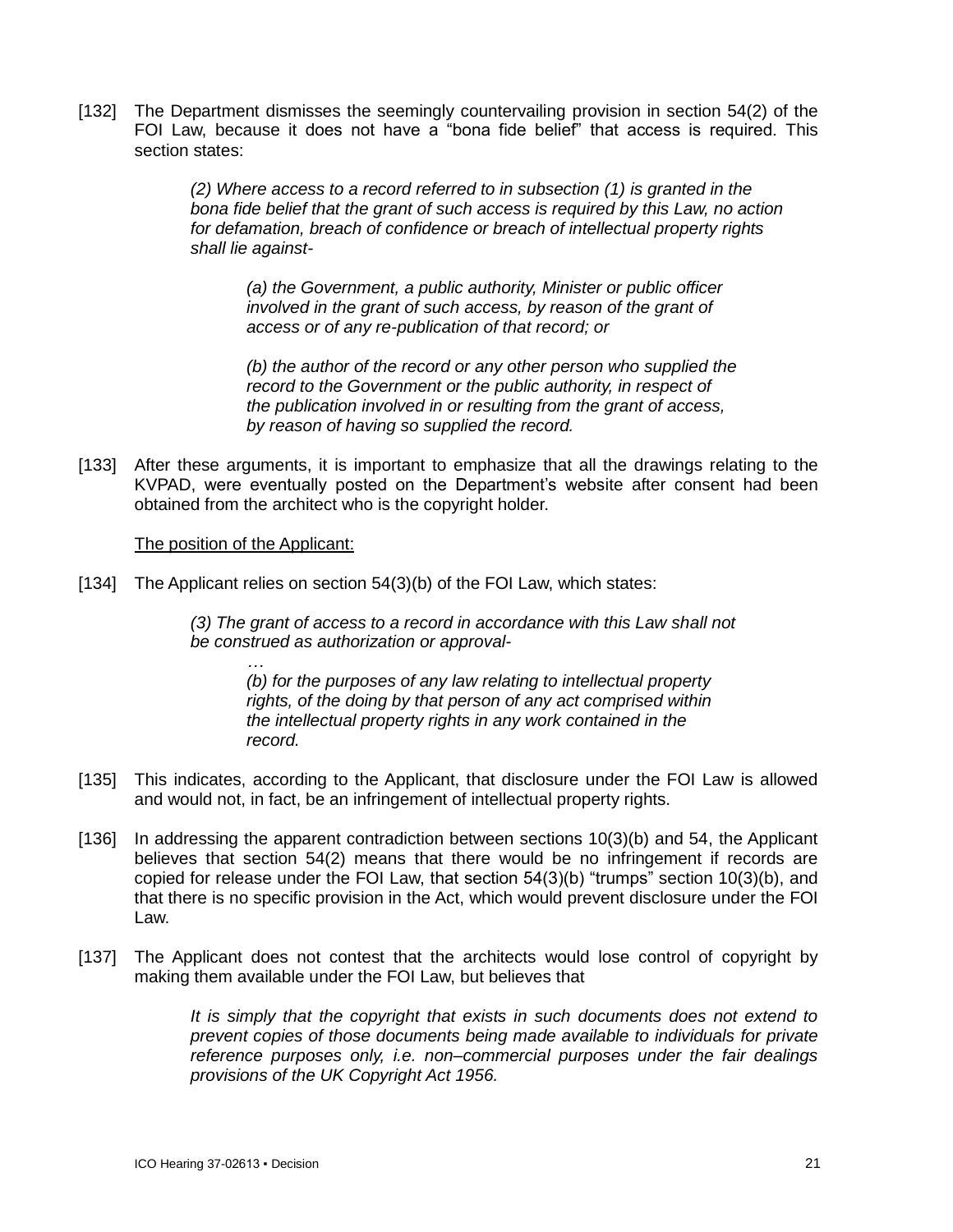[138] The Applicant points out that, in contradiction of the policy stated by the IM in the Department's submission, he was not allowed to take photographs of the drawings while inspecting them.

Discussion:

- [139] I have commented above that it would be inappropriate for the Information Commissioner to answer hypothetical questions through the FOI Law's appeals and hearing processes, and engage in hypothetical scenarios.
- [140] The question put forward in this instance is hypothetical in nature, since the drawings that are responsive to the Applicant's request have already been disclosed on the Department's website and therefore there is no longer any avenue for appeal on these grounds.
- [141] **Therefore, I cannot rule on this question.**
- [142] However, I do wish to provide the following additional guidance.
- [143] Access and form of access are related, but separate questions, and I believe the IM has to some degree conflated them. Questions of access to a record held by Government cannot be concerned with how that record might be used in the future. This would be a shortcut to censorship, and would contradict the fundamental objectives of the FOI Law. Either a record is exempt under the Law or it is not, but, in either case, any presumed future use of a record can have no bearing on its disclosure. This principle is stated in section 6(3), which states that an applicant is not required to give any reason for requesting access. In the UK it is known as "motive blindness".<sup>4</sup>
- [144] Admittedly, these provisions are not easily comprehensible, and we are fortunate that Lord Justice Moses has clarified similar questions relating to defamation in the recent judgment in The Governor of the Cayman Islands v The Information Commissioner Cause G 0003/2013, 23 December 2013. Neither section 10(3) nor section 54 can be used as an exemption, that is, they cannot be used to deny access. In parallel to the Judgment in the above case, if the FOI Law had intended for records in which intellectual property rights subsist to be excluded from the general right of access established in section 6(1), the FOI Law would have provided an explicit exemption for that purpose.
- [145] Section 10 is not about access at all, it is about the form in which access is to be provided. It assumes that a decision is taken about access in accordance with the relevant provisions of the FOI Law, and comes into play only in regard to the form of the disclosure.
- [146] Subsection 10(1) provides that access may be granted in a number of different forms. Subsection 10(2) states that public authorities must grant access in the form requested by an applicant, and subsection 10(3) defines two exceptions to this rule, namely where doing so would (a) be detrimental to the physical condition of the record, or (b) constitute an infringement of intellectual property rights subsisting in the record.

 $\overline{\phantom{a}}$ 4 Information Commissioner's Office (UK), *Freedom of Information Good Practice Guidance No. 6. Consideration of requests without reference to the identity of the applicant or the reasons for the request.* Version 1.0, October 2007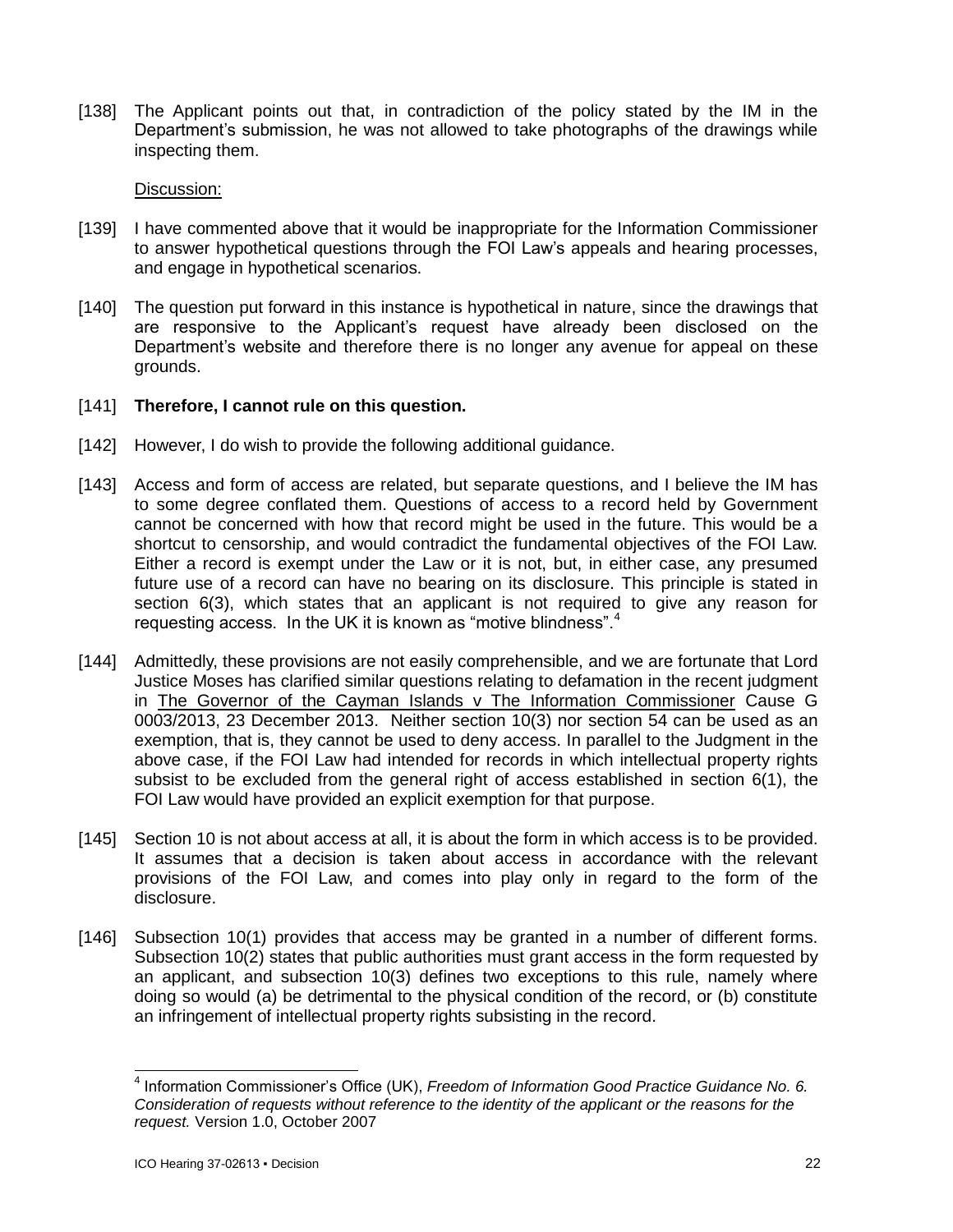- [147] I note that the expression "would ... constitute an infringement" in section 10(3) sets a very high threshold of certainty. It denotes that the infringement is not just a likelihood, but a definite certainty. Infringement must not merely be likely to follow, it must definitely follow,<sup>5</sup> otherwise, the record must be disclosed in whatever form requested by the applicant, as per section 6(2).
- [148] Subsection 54(2) provides protection from liability for breach of intellectual property rights. It provides that no action shall lie against the Government, a Minister, a public authority, or a public officer for infringement of intellectual property rights by reason of granting access under the FOI Law. This might, for instance, be the case if a copyrighted record were reproduced by an IM in order to provide it to an Applicant when its disclosure is required under the FOI Law. The "bona fide" belief of the IM in this regard is not his subjective intuition but rather his objective conclusion after careful analysis of the record in the light of the exemptions in the FOI law.
- [149] Furthermore, section 54(3) prohibits the applicant in the above scenario from further publication or any other infringement of intellectual property rights subsisting within the disclosed record. It is intended for that applicant's personal use, but it cannot, for instance, be copied further.
- [150] Therefore, if one of the two conditions in 10(3) applies, the public authority "may grant access in a form other than that requested by an applicant" (my emphasis). In other words, in cases where reproduction would breach intellectual property rights, access may either be granted in the requested form, or in another form that does not constitute a breach. If the former, there will be no liability for breach of intellectual property rights subsisting in the record that has been reproduced. The Law does not state a preference or impose an obligation: a public authority has the option, and it is not mandated to act in either way.
- [151] Taken together, the provisions in sections 10(3), 54(2) and 54(3) mean that the following steps should be taken by a public authority dealing with a request involving a record in which intellectual property rights subsist:
	- a. Access is determined on the basis of the general right of access balanced against the exemptions provided in the Law, and with consideration of the public interest as required. Intellectual property rights are not taken into consideration in deciding whether access is granted;
	- b. If access is to be granted to a record and the form in which it has been requested would constitute an infringement of intellectual property rights subsisting in that record, the public authority may provide the record in:
		- i. the requested form; or,
		- ii. a different form which would not constitute a breach;
	- c. If a record in which intellectual property rights subsist is disclosed in a form that would constitute an infringement:
		- i. there is no liability against the Government; and,
		- ii. the applicant is not authorized to do anything which would further breach the intellectual property rights subsisting in the record.

<sup>&</sup>lt;u>5</u><br><sup>5</sup> In this regard I refer to the findings of Justice Murphy in <u>R (on the application of Lord) v Secretary</u> of State for the Home Office [2003] EWHC 2073 (Admin), paras 96-100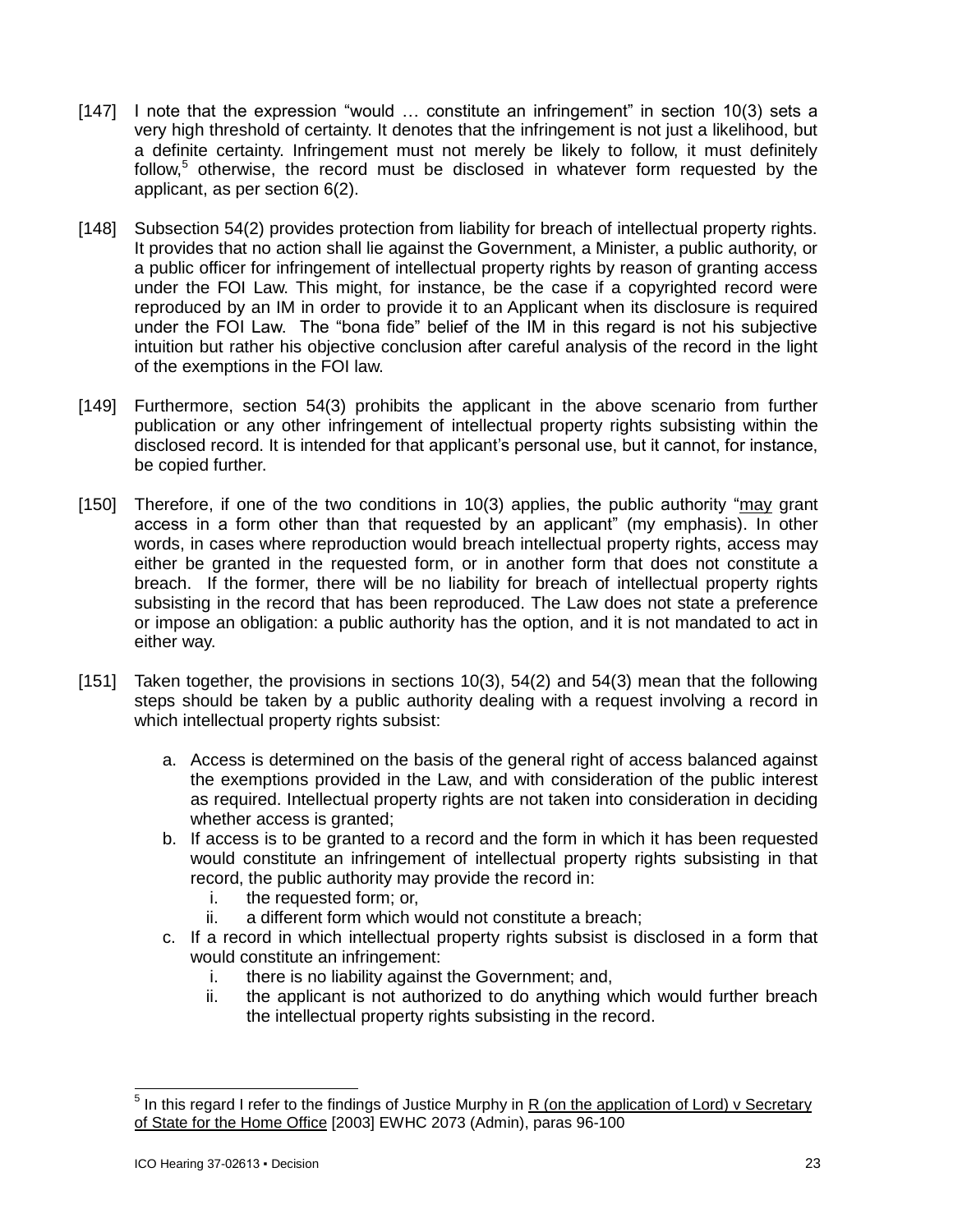- [152] In view of the FOI Law's objectives of openness and transparency, and its bias towards openness – as for instance expressed in section 6(5) - I would expect public authorities to exercise this discretion pertaining to the form of access with great care, amongst other things, in order to avoid placing unnecessary impediments in the way of an applicant's ease of access, which I recognize can be hampered if the form of access is restricted to one that is not convenient for the applicant in the circumstances.
- [153] With this in mind, I would encourage the Department to look for technological solutions besides the often inconvenient inspection of paper records. I understand that there are technological ways of providing an online equivalent of inspection, which would show an image of, for instance, a drawing while at the same time ensure that no copy can be made. <sup>6</sup> This would seem extremely useful in the context of planning application appeals.
- [154] As well, it would seem that another potentially fruitful approach might be the separation of "project" and "building" stage drawings in the routine disclosure under the DPL/DPR, as suggested by a number of the architects polled by the Department, with the latter drawings being far more detailed and therefore more likely to be subject to plagiarism and illegal reproduction, and the former seemingly sufficient to meet the demands of the DPL and DPR and give planning notification recipients sufficient information to give a reasoned response.

# *5. Whether, in regard to the electronic copies of the KVPAD planning file, the Public Authority is required to comply with the request because the information requested is already in the public domain as per section 9(d).*

# The position of the Department:

- [155] The Department posted minutes of the relevant CPA meeting (No. 17 of 2013) in which the KVPAD was discussed online, and well as the project drawings which formed part of the agenda of that meeting, with the consent of the creating architect. One landscape drawing was excluded from this, but was later provided directly to the Applicant by email in a .pdf format.
- [156] The Department's views on the broader question of access to the full set of CPA minutes have been noted above. Specifically, it submits that the minutes from 1973 to 1995 have all been posted online, and that this concludes the matter.
- [157] In respect of both the KVPAD drawings and the CPA minutes available online, the Department claims the exception in section 9(d) and does not believe it is required to comply with the request to provide further copies of these records as the records are already in the public domain, in the sense that they can be openly viewed by members of the public.

 6 See, for instance:<http://wordpress.org/plugins/wp-copysafe-web/>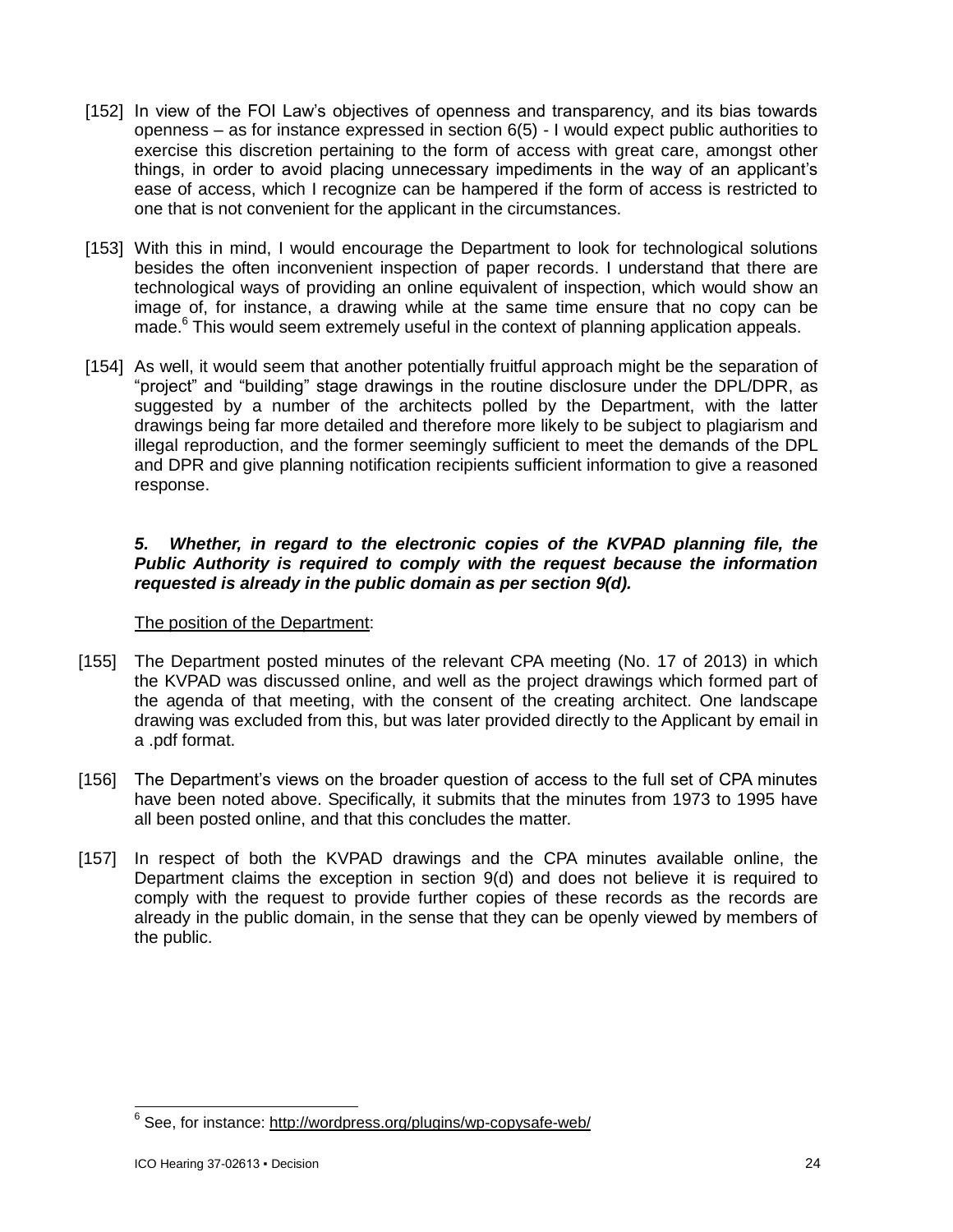# The position of the Applicant:

[158] The Applicant disagrees, saying:

*Posting the drawings to the [Department's] website as part of the CPA17/13 agenda does not constitute placing them in the Public Domain. This posting to the… website is fundamentally no different to making the documents available to be viewed by the public at the PA's offices. The definition of Public Domain is precise…* 

*… the drawing [provided separately as a single .pdf file by email] was the ONLY drawing to be supplied to us under our FOI Requests and in the format requested.*

*… being able to view [the responsive drawings] online did not amount to them being available in the Public Domain.*

[159] The Applicant adds a printout from a website of a copyright course at the University of Illinois with the title "The meaning of "in the public domain", which in essence states that,

*the public domain contains:* 

- *Everything that is not protected by copyright…;*
- *Everything that may be used by anyone without permission.*
- [160] The Applicant's argument is that "public domain" in section 9(d) of the FOI Law should be read as quoted above. Even the drawings provided, with some delay, on the Department's website, which are in colour and show full details, therefore, "did not amount to documents in the 'Public Domain'". In the Applicant's opinion all the drawings, except for the landscape drawing provided separately as a .pdf file,

*remain outstanding to be supplied as required under our FOI Requests. The fact that other drawings are available on the PA's website is completely irrelevant in respect of the PA's obligation to supply the drawings… because they are not in the Public Domain (as defined) nor are they public records (as defined) that could be exempted from supply to us under s.9(d) and/or s.6(4)(a) of the FOI Law respectively, as has been claimed by the PA.*

Discussion:

[161] Section 9(d) states:

*…*

*9. A public authority is not required to comply with a request where-*

*(d) if the information requested is already in the public domain.*

- [162] The expression "in the public domain" is not defined in the FOI Law, FOI regulations, or *Interpretation Law (1995 Revision)*. I am therefore required to give the term its natural and ordinary meaning in the relevant context, which is the FOI Law.
- [163] There is a satisfactory popular meaning of the expression "in the public domain", which also happens to coincide with the meaning given within the context of the FOI Law, namely: "accessible to the public".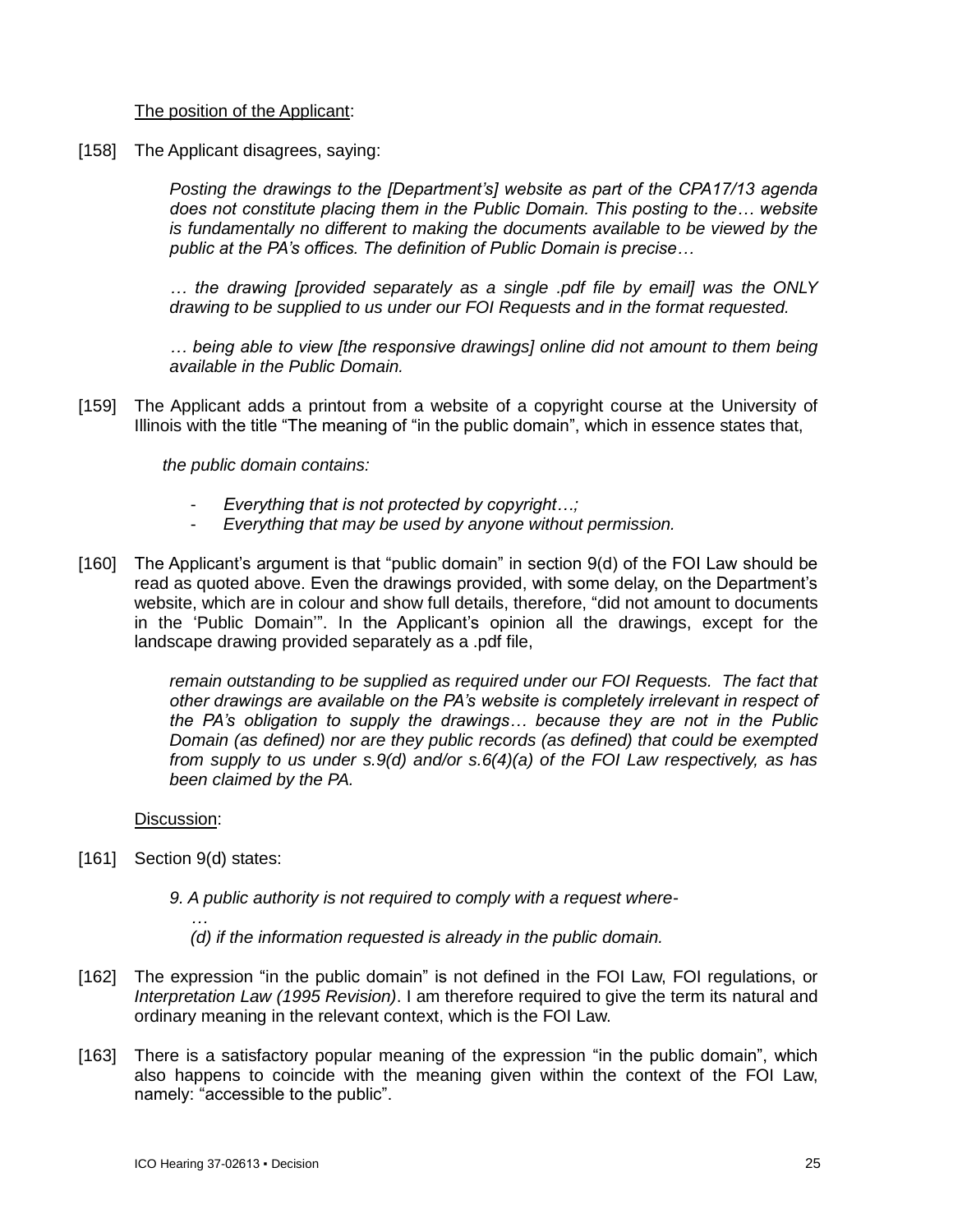- [164] The Applicant disagrees and claims that another specific meaning should be given to the expression, namely one relevant within Intellectual Property Law. I do not agree with this assertion. The meaning of the exception in section 9(d) is clear, in that it seeks to prevent a public authority from being obligated to apply the FOI process when the requested information is already available to the applicant elsewhere. Within this context, i.e. the context of the FOI Law, the matter of copyright simply does not come into play in the interpretation of this provision.
- [165] This is confirmed in a number of previous hearing decisions by the Information Commissioner, in which the term "public domain" was consistently taken to mean "accessible by the public". For instance, in a direct parallel to the present case, in Decision 13-00511 the Information Commissioner found that the exception in section 9(d) had been properly applied by the Ministry of Finance because the relevant records were "publicly available on the internet".<sup>7</sup>
- [166] The parallel provision in the UK's *Freedom of Information Act, 2000* (FOIA) assumes the form of an exemption (FOIA, section 21) relating to "information accessible to applicants by other means".
- [167] In a substantive search of UK Information Commissioner and Tribunal decisions I have not encountered a single instance when either body gave it the meaning "where no copyright applies", as proposed by the Applicant. On the other hand, it is striking that the expression "in the public domain" is consistently used interchangeably with "available to the public" in the decisions of the UK Information Commissioner and Information Tribunal in their consideration of FOIA exemption 21.
- [168] Given the different language of the UK and Cayman provisions, I draw no substantive conclusions directly on the basis of UK legal interpretations, but I find the parallels significant given that the expression is used in the same context of FOI legislation.
- [169] For example, in the case of Anthony Craven v The Information Commissioner the Information Tribunal concluded, under the heading "The relevance of public disclosure":

*If the [responsive record] were fully in the public domain, there would be no purpose in requesting it under FOIA.* 8

[170] As well:

*Since much that is in the [responsive record] is already in the public domain, the interference with the privacy of [the subject]'s business affairs would be relatively limited.*

- [171] These statements would be nonsensical if the Applicant's meaning were correct.
- [172] The Applicant's interpretation would place an additional condition in the way of access. If correct, which I do not believe it is, it would not be sufficient for the record to be available for access for the exception in section 9(d) to be engaged, but it would also have to be

 7 ICO Hearing Decision 13-00511, 29 July 2011, paras 38-41. See also ICO Hearing Decisions 3-02209, para 15; 18-01311, para 28; 19-01911, para 22; 24-00612, para 68; and 26-00312, paras 17, 25, and 37;

<sup>8</sup> Anthony Craven v The Information Commissioner, EA/2008/0002 13 May 2008, paras 25-28, 47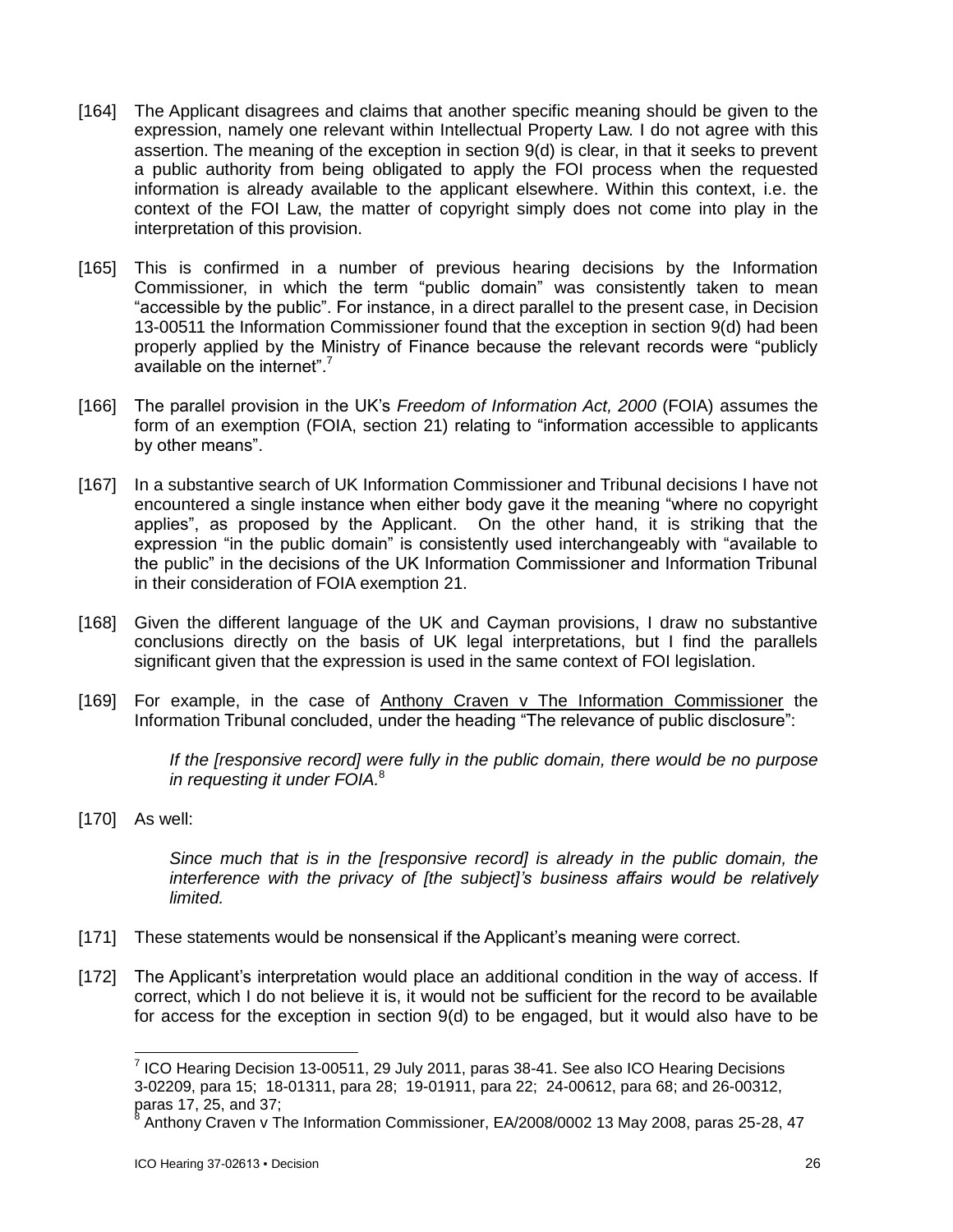free from any applicable intellectual property rights before the FOI Law could be set aside. I cannot see that this is what the provision reasonably intends.

- [173] I want to make clear that I am puzzled by the Applicant's uncompromising stance. On the one hand a single landscape drawing was provided directly to the Applicant in a .pdf format, presumably by email, and this satisfied him. However, on the other hand, all the remaining KVPAD drawings are made available as part of a large .pdf file on the Department's website, yet, this does not satisfy the Applicant. I fail to see the logic of this stance.
- [174] Above I have already addressed the tardiness and piecemeal nature of the Department's response, and pointed out the failure to meet its obligations under section 7(5) in its initial decision. I accept that the responsive records were not "already" publicly available at the time the request was made, but they were made accessible in the course of the FOI appeal, and I see no benefit in reaching a conclusion that does not take the current state of affairs into account.
- [175] **Therefore, I am satisfied that the Department has correctly claimed section 9(d), and the requested information is already in the public domain. No further action is required in this regard.**

# **F. FINDINGS AND DECISION**

Under section 43(1) of the *Freedom of Information Law, 2007* I make the following findings and decision:

### **Findings:**

- (a) Section 4 of the *Freedom of Information Law, 2007* does not impose an obligation on public authorities to release records, or actively seek public participation in its decisions. Therefore, the Planning Department had no obligations to meet under that section.
- (b) The Planning Department met its obligation under section 7(4) to respond within the statutory period of 30 calendar days.
- (c) The Information Manager did not make reasonable efforts to locate all records that were subject to the application for access, as required under regulation 6(1) of the *Freedom of Information (General) Regulations, 2008.*
- (d) Section 6(4)(a) was not engaged, and the Planning Department did not meet its obligations under section 7(5) to give reasons for effectively denying access to other records.
- (e) The Planning Department did not meet its obligations under section 49(1)(a) to promote best practices in relation to record maintenance.
- (f) The Planning Department met its obligations under section 52(1) to maintain its records in a manner which facilitates access to information under the FOI Law.